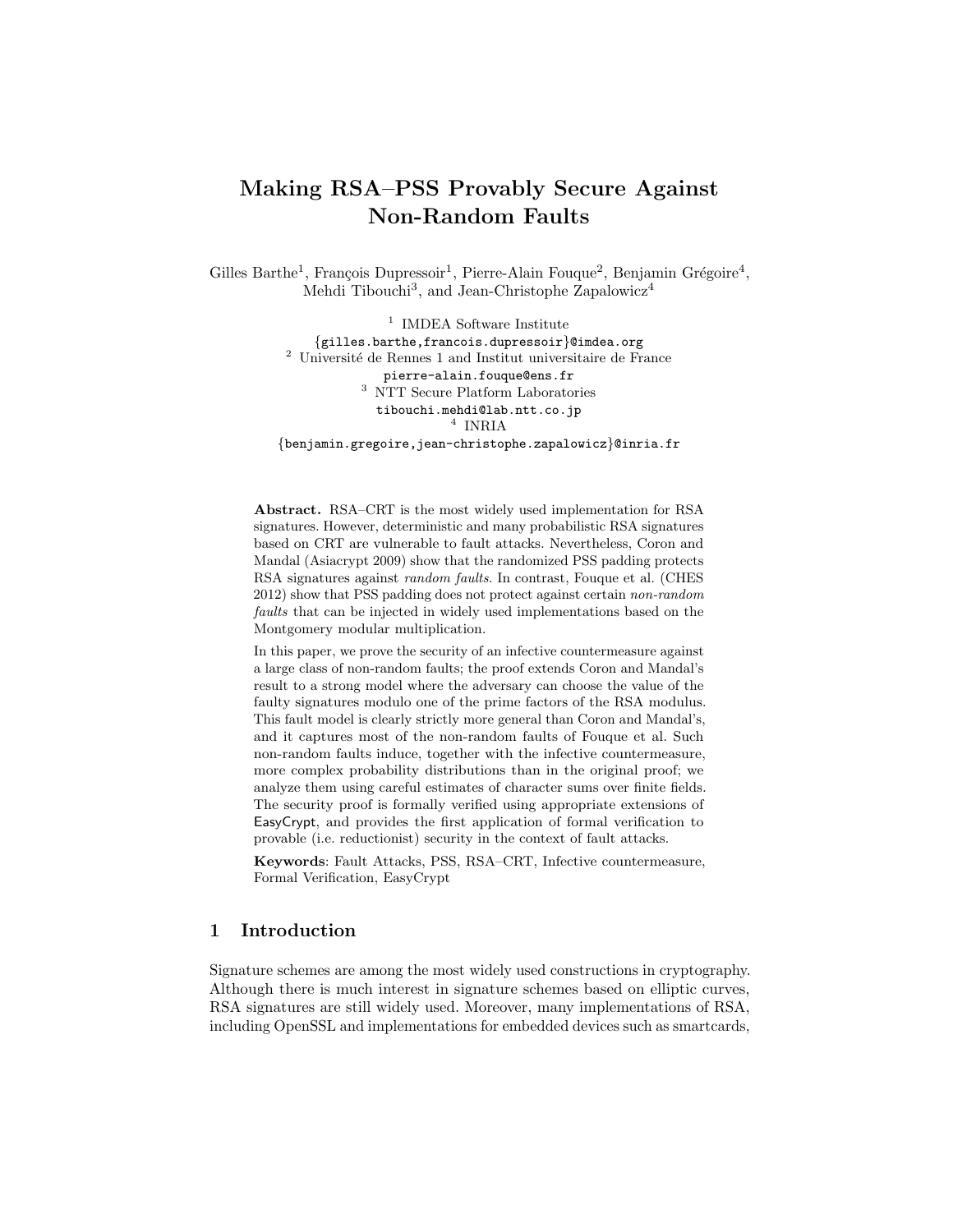use the well-known Chinese Remainder Theorem (CRT) technique for computing modular exponentiations more efficiently: exponentiations using the CRT can be expected to be 4 times faster than those using full-size exponents. However, when unprotected, RSA–CRT is vulnerable to the so-called Bellcore attack, first introduced by Boneh, DeMillo and Lipton [\[7\]](#page-15-0), and later refined [\[3,](#page-14-0)[29](#page-16-0)[,9\]](#page-15-1). An adversary who knows the padded message and can inject a fault in one of the half exponentiations can efficiently factor the public modulus using a single faulty signature and a GCD computation.

Many countermeasures have been proposed to mitigate this vulnerability, including extra computations and sanity checks of intermediate and final results (see [\[25\]](#page-16-1)). The simplest such protection is to verify the signature before releasing it. This is reasonably cheap since the public exponent  $e$  is usually small. Another approach is to use an extended modulus, as in Shamir's trick [\[26\]](#page-16-2) and its later refinements which also protect CRT recombination using Garner's formula [\[6](#page-15-2)[,12](#page-15-3)[,28,](#page-16-3)[13\]](#page-15-4). Finally, redundant exponentiation algorithms [\[19](#page-15-5)[,25\]](#page-16-1) such as the Montgomery Ladder can be used. Regardless of the approach, RSA–CRT fault countermeasures tend to be rather costly: for example, Rivain's countermeasure [\[25,](#page-16-1)[20\]](#page-15-6) has a stated overhead of 10% compared to an unprotected implementation, and is purportedly more efficient than previous works [\[19](#page-15-5)[,28](#page-16-3)[,20\]](#page-15-6).

Boneh et al.'s original fault attack does not apply to RSA signatures with probabilistic encoding functions, but some extensions of it were proposed to attack randomized ad-hoc padding schemes such as ISO 9796-2 and EMV [\[14](#page-15-7)[,17\]](#page-15-8). At Asiacrypt 2009, Coron and Mandal [\[15\]](#page-15-9) paved the way of provable security against side-channel attack in a practical setting by proving that RSA–PSS is secure against random faults in the random oracle model. Injecting a fault on the half-exponentiation modulo the second factor  $q$  of  $N$  produces a result that can be modeled as uniformly distributed modulo  $q$ , and the result of such a fault cannot be used to break RSA–PSS signatures. It is tempting to conclude that using RSA– PSS should enable signers to dispense with costly RSA–CRT countermeasures. However, Fouque et al. [\[18\]](#page-15-10) show that it is possible to break RSA–PSS using certain non-random faults if the result is not checked. Indeed, they obtain a key recovery attack with a few faulty signatures on CRT implementations of RSA–PSS that use the state-of-the-art modular multiplication algorithm of Montgomery [\[22\]](#page-15-11). Thus, even with PSS, it remains important to check the signature before releasing it.

Infective countermeasures. Checking results before release is a simple and practical security measure, but it is not sufficient by itself, since simple tests can be easily bypassed by flipping the outcome of a comparison [\[2,](#page-14-1)[27\]](#page-16-4). Infective countermeasures are an alternate approach in which results are released all the time, but become gibberish when faulty computations occur: a fault (usually not controlled by the adversary) results in a random value, which consequently makes the faulty signature random. From a security point of view, since faults may not be random, we may not be able to prove that the faulty output is fully random. However, one may ask that the output be independent of secret information even in the presence of non-random faults. Infective countermeasures have been used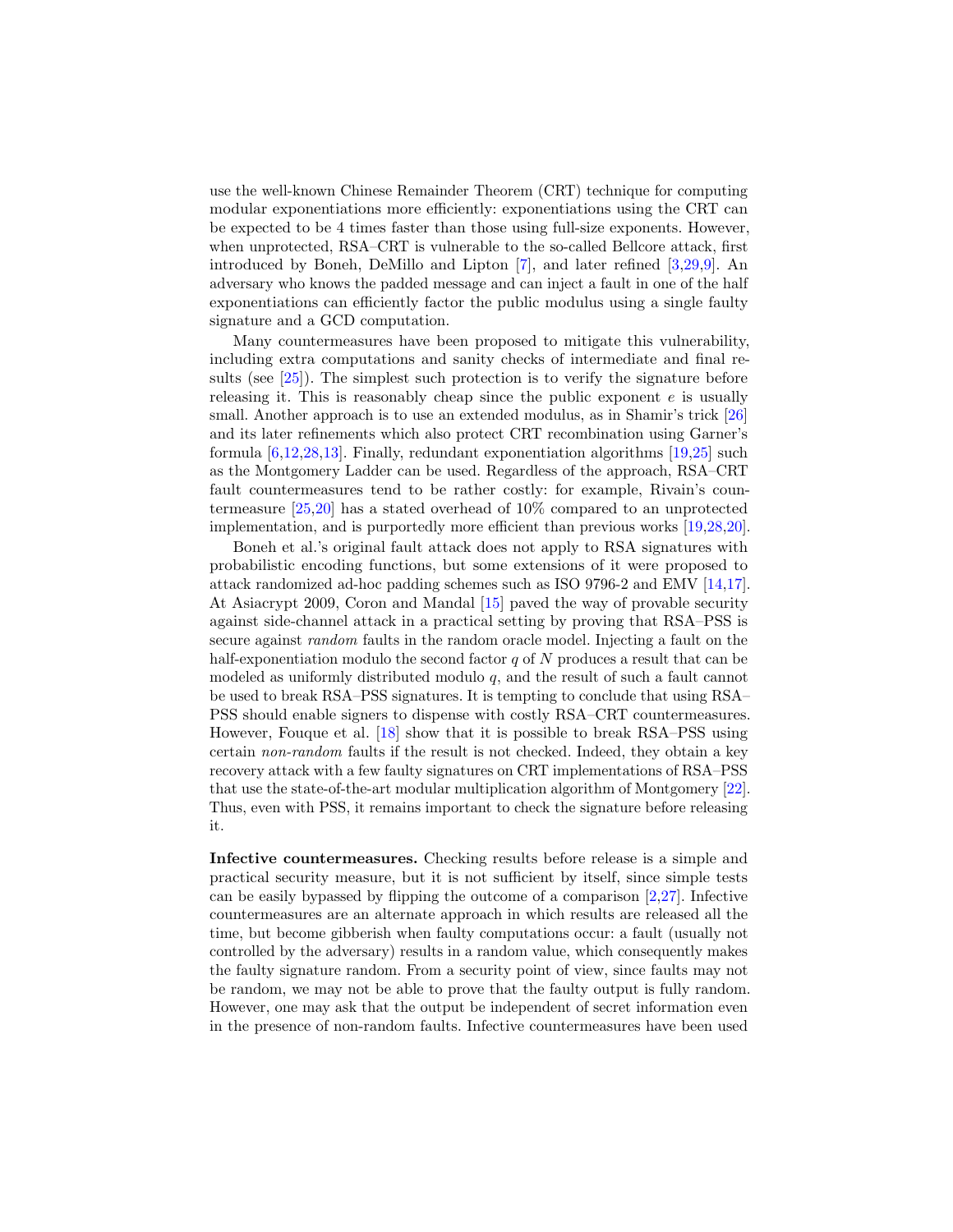before by Canetti and Goldwasser [\[10\]](#page-15-12) to deal with fault-injecting adversaries when decrypting ciphertexts in a distributed manner. One such countermeasure for RSA–CRT was proposed by Boscher, Handschuh and Trichina [\[8\]](#page-15-13). In their technique, the signer computes the signature S and recomputes  $y' = S^e$  mod N to check the signature against the padded message y, before returning  $S + y_p'$  $(y \mod p) + y'_q - (y \mod q)$  if  $y' = y$ , and an error otherwise. Even if the adversary bypasses the verification  $y' = y$ , the output signature mixes the fault and correct signature in a non-trivial way. Still, this countermeasure was later attacked by Trichina and Korkikyan [\[27\]](#page-16-4) for deterministic padding schemes. We tackle the problem of masking faulty signatures so as to prevent the exploitation of faults and protect validity checks.

Our contributions. In this paper we generalize the fault model from [\[16\]](#page-15-14) and consider a very powerful adversary able to inject non-random faults. More precisely, we let the adversary set the value modulo  $q$  of the computed signatures to an arbitrary value of his choice. Clearly, since he could choose that value randomly, the model is strictly more powerful than the one considered by Coron and Mandal. In addition, it captures many other types of faults, such as the "null faults" and "constant faults" introduced by Fouque et al. [\[18\]](#page-15-10). If such a signatures is directly returned to the adversary, he can clearly factor the modulus, but we consider a simple countermeasure to avoid that problem. The countermeasure, described in Fig. [1,](#page-3-0) uses infective techniques, mixing additional randomness into faulty signatures in a provably secure way. In practice, we show that our random infection masks faulty signatures enough for us to prove the security of RSA–PSS under the RSA assumption in the random oracle model if enough additional randomness is provided. Concretely, we sample a random value  $r'$  and add  $r' \cdot (y - y')$  to the signature mod N, where y is the original padded message and  $y'$  is the padded message recovered from the signature. When the signature is computed correctly,  $(y - y')$  is zero and the correct signature is returned. If the signature is faulty, we show that the masked output is statistically close to uniform and hence leaks no secret information. We prove such results in two key lemmas corresponding to [\[15,](#page-15-9) Lemmas 1, 2]. Since our faults are non-random, the probability distributions are more complex; we use careful estimates of exponential sums attached to corresponding rational functions to establish their regularity. We only analyze this countermeasure when the validity check is performed in the standard way (by computing the public permutation), but our random infection might also be used to protect other checks such as Rivain's [\[25,](#page-16-1)[20\]](#page-15-6). A discussion of the faults we model can be found in Section [2.](#page-6-0)

The second contribution of the paper is a formal proof of security of the countermeasure using  $\textsf{EasyCrypt}^5$  $\textsf{EasyCrypt}^5$ , a computer-aided framework that has previously been used to reason about the security of cryptographic constructions—but was never applied to fault attacks and countermeasures. Our proof is the first application of formal verification to provable security against fault attacks, as other works [\[11,](#page-15-15)[23,](#page-16-5)[24\]](#page-16-6) applying formal verification to fault attacks are focused on proving the correctness of the countermeasures (that is, that the protected

<span id="page-2-0"></span><sup>5</sup> <https://www.easycrypt.info>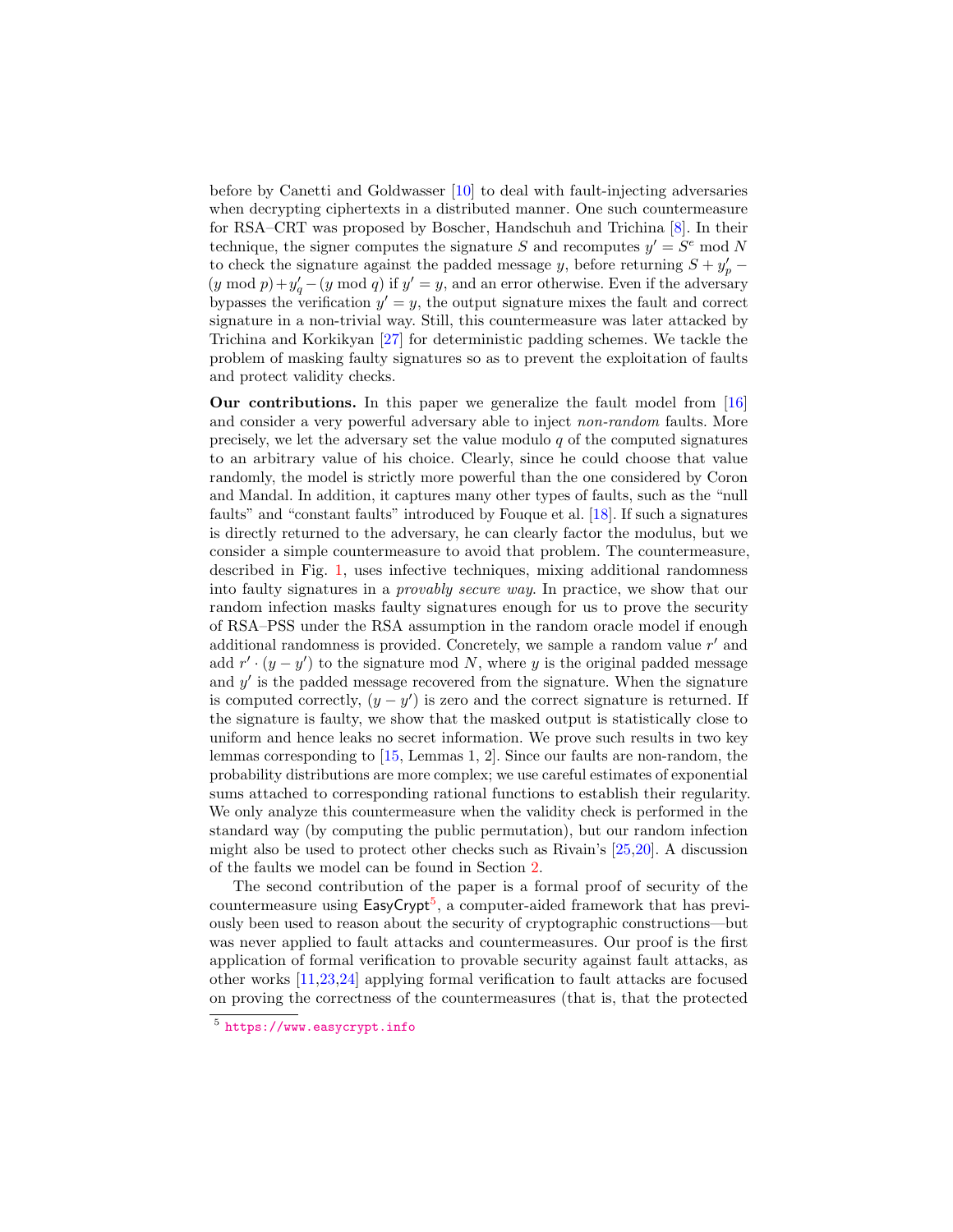<span id="page-3-0"></span>Figure 1 Protected signing algorithm 1: function SIGN(sk, pk, m)  $\triangleright$  sk =  $(d_p, d_q, \alpha_p, \alpha_q, N)$ , pk =  $(e, N)$ 2:  $r \leftarrow \{0, 1\}^{k_0}$  $\triangleright$  Start of PSS padding 3:  $\omega \leftarrow \mathcal{H}(m,r)$ 4:  $st \leftarrow \mathcal{G}(\omega) \oplus (r || 0^{k_g - k_0})$ 5:  $y \leftarrow \frac{\text{os2ip}(0 \mid \mid \omega \mid \mid st)}{s}$ 6:  $\sigma_p \leftarrow y$  $\triangleright$  Signature computation 7:  $\sigma_q \leftarrow y^{d_q} \mod q$ 8:  $\sigma \leftarrow (\alpha_p \cdot \sigma_p + \alpha_q \cdot \sigma_q) \text{ mod } N.$  $\rho \propto \alpha_p = q \cdot (q^{-1} \mod p)$  and similarly for  $\alpha_q$ 9: y  $v' \leftarrow \sigma^e \mod N$  $10:$  $\prime \leftarrow \{0,1\}^{\rho}$  $\triangleright$  Infective countermeasure  $11:$  $y' \leftarrow \sigma + r' \cdot (y - y') \bmod N$ 12: return  $i2osp(\sigma')$ 

program either returns the same result as the original program, or fails), but do not provide any provable security guarantees. Apart from increasing our confidence in the effectiveness of the countermeasure, our formal proof reveals a glitch in the proof of Coron and Mandal [\[15\]](#page-15-9), and also paves the way for formally verifying the effectiveness of the countermeasures on standard implementations of PKCS probabilistic signing, in the same way that [\[1\]](#page-14-2) uses an older prototype of EasyCrypt [\[5\]](#page-15-16) to prove security of an implementation of PKCS encryption.

Related work. Christofi et al. [\[11\]](#page-15-15) use a combination of program transformation and verification techniques for proving Vigilant's countermeasure for CRT-RSA. They take a source program p and output a program  $\hat{p}$  that contains all possible faulty behaviors of p. Then, they show that the program  $\hat{p}$  either returns a value that matches the value returned by p on the same input, or else returns an error, they conclude that the program is correct for all faults. While it is a natural guarantee to seek, their theorem does not constitute a proof of security in the sense of provable security, but rather a heuristic to validate a countermeasure implementation.

Rauzy and Guilley [\[24\]](#page-16-6) develop symbolic methods to analyze fault attacks against RSA–CRT implementations. They model arithmetic computations as algebraic expressions, and define a simplification procedure for expressions. Given an expression e (representing the algorithm to be attacked), their tool tests for all possible faulty variants  $\hat{e}$  of e if the expression gcd( $N, e - \hat{e}$ ) simplifies to a prime factor of the RSA modulus. If some expression  $\hat{e}$  is found, then the algorithm is considered insecure. Their tool is useful to find fault attacks on an algorithm, but only provides guarantees of security against a restricted class of attackers. Moreover, it is specialized to deterministic signature schemes and cannot deal with randomized paddings like PSS.

Moro et al. [\[23\]](#page-16-5) focus on the specific class of instruction skip attacks, in which an adversary forces to skip the execution of a targeted instruction. To protect against skip attacks, they transform a program p into a fault-tolerant program  $\hat{p}$ , by providing for each instruction a possible replacement for execution in the presence of instruction skip faults. Using a model checker, they establish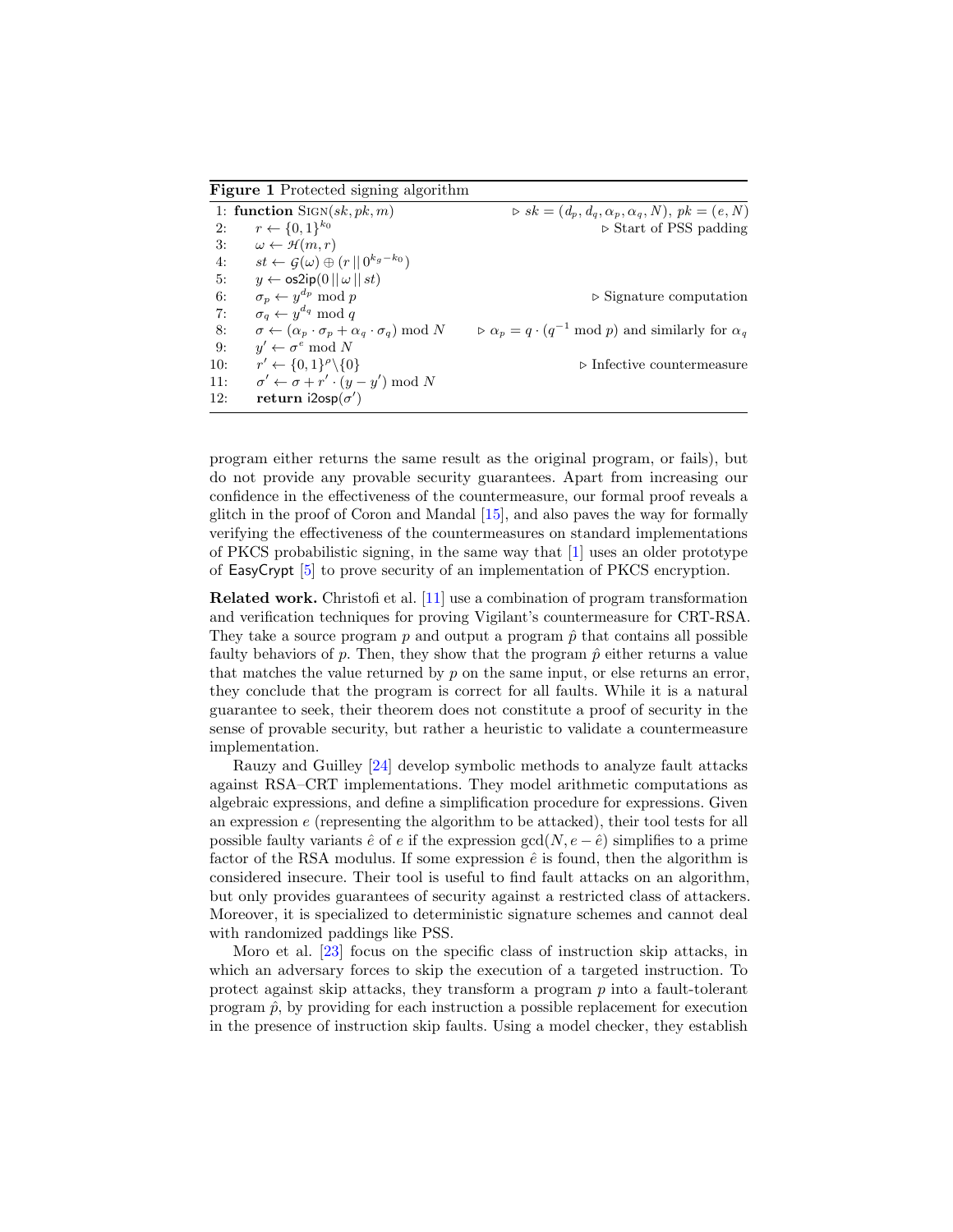the equivalence between executing the instruction without faults and executing the replacement sequence of instructions with instruction skip faults. Their approach is general, and significantly improves resistance against instruction skip attacks. However, it is not suitable for obtaining the strong guarantees required by provable security.

# 2 Our results

Instead of considering the many possible faults an adversary could inject in Fig. [1,](#page-3-0) we give the adversary access to two distinct oracles (Fig. [2\)](#page-4-0) that compute valid signatures (oracle  $\mathcal{S}$ ) and generalize faulty signatures (oracle  $\mathcal{F}$ ), as justified in Section [2.](#page-6-0) As discussed, our fault model is independent of the algorithm used to compute modular exponentiation. We therefore use simpler definitions for public and secret key, where a public key  $pk$  is composed of a public exponent  $e$  and a modulus  $N$ , and a secret key sk is composed of a private exponent  $d$  and a  $modulus N$ .

Throughout the security proof, we consider a fixed  $k$  that serves as the size of the modulus and signatures. In particular, we assume that the modulus is balanced, that is  $N = p \cdot q$  is such that  $2^{k-1} \le N < 2^k$  and  $2^{k/2-1} \le p < q < 2^{k/2}$ . PSS padding is computed using two hash functions  $H$ , outputting bitstrings of length  $k_h$ , and  $\mathcal{G}$ , producing bitstrings of length  $k_g$ , where  $k_h + k_g + 1 = k$ . In addition, the padding scheme uses a random salt of length  $k_0 < k_g$ . For simplicity,

<span id="page-4-0"></span>

| <b>Figure 2</b> Oracles in our fault model                                                                                                                                                                                                                                                                                                                                                                                                                                                                                                                                                                                                                                                                                                                                             |                                                                                                                                                                                                                                                                                                                                                                                                                                                      |
|----------------------------------------------------------------------------------------------------------------------------------------------------------------------------------------------------------------------------------------------------------------------------------------------------------------------------------------------------------------------------------------------------------------------------------------------------------------------------------------------------------------------------------------------------------------------------------------------------------------------------------------------------------------------------------------------------------------------------------------------------------------------------------------|------------------------------------------------------------------------------------------------------------------------------------------------------------------------------------------------------------------------------------------------------------------------------------------------------------------------------------------------------------------------------------------------------------------------------------------------------|
| 1: oracle $S(m)$<br>$r \leftarrow \{0, 1\}^{k_0}$<br>2:<br>3: $\omega \leftarrow \mathcal{H}(m,r)$<br>4: $st \leftarrow G(\omega) \oplus (r    0^{k_g - k_0})$<br>5: $y \leftarrow \text{os2ip}(0    \omega    st)$<br>6: $\sigma \leftarrow y^d \mod N$<br>7:<br>return $i2osp(\sigma)$<br>1: oracle $\mathcal{V}(m,\sigma)$<br>2:<br>$r \leftarrow \perp$<br>3: $s \leftarrow \text{os2ip}(\sigma)$<br>$\hspace{1em}\textbf{if}\hspace{1em} 0 < s < N \hspace{1em}\textbf{then}$<br>4:<br>5:<br>$y \leftarrow s^e \mod N$<br>6:<br>$  b   \omega   $ $st \leftarrow i2$ osp $(y)$<br>7:<br>$r  \gamma \leftarrow st \oplus G(\omega)$<br>$\omega' \leftarrow \mathcal{H}(m,r)$<br>8:<br>$r = b = 0 \wedge \omega = \omega' \wedge \gamma = 0^{k_g - k_0}$<br>9:<br>10:<br>return $r$ | 1: oracle $\mathcal{F}(m, a)$<br>$r \leftarrow \{0, 1\}^{k_0}$<br>2:<br>3: $\omega \leftarrow \mathcal{H}(m,r)$<br>4: $st \leftarrow G(\omega) \oplus (r    0^{k_g - k_0})$<br>5: $y \leftarrow \text{os2ip}(0    \omega    st)$<br>6: $\sigma \leftarrow y^d \mod N$<br>7: $r' \leftarrow \{0, 1\}^{\rho} \setminus \{0\}$<br>8: $\sigma' \leftarrow y^d \cdot \alpha_p + (a + r' \cdot (y - a^e)) \cdot \alpha_q$<br>return $i2osp(\sigma')$<br>9: |
|                                                                                                                                                                                                                                                                                                                                                                                                                                                                                                                                                                                                                                                                                                                                                                                        |                                                                                                                                                                                                                                                                                                                                                                                                                                                      |

we model *H* as a function from  $\{0,1\}^* \times \{0,1\}^{k_0}$  to  $\{0,1\}^{k_h}$ , and *G* as a function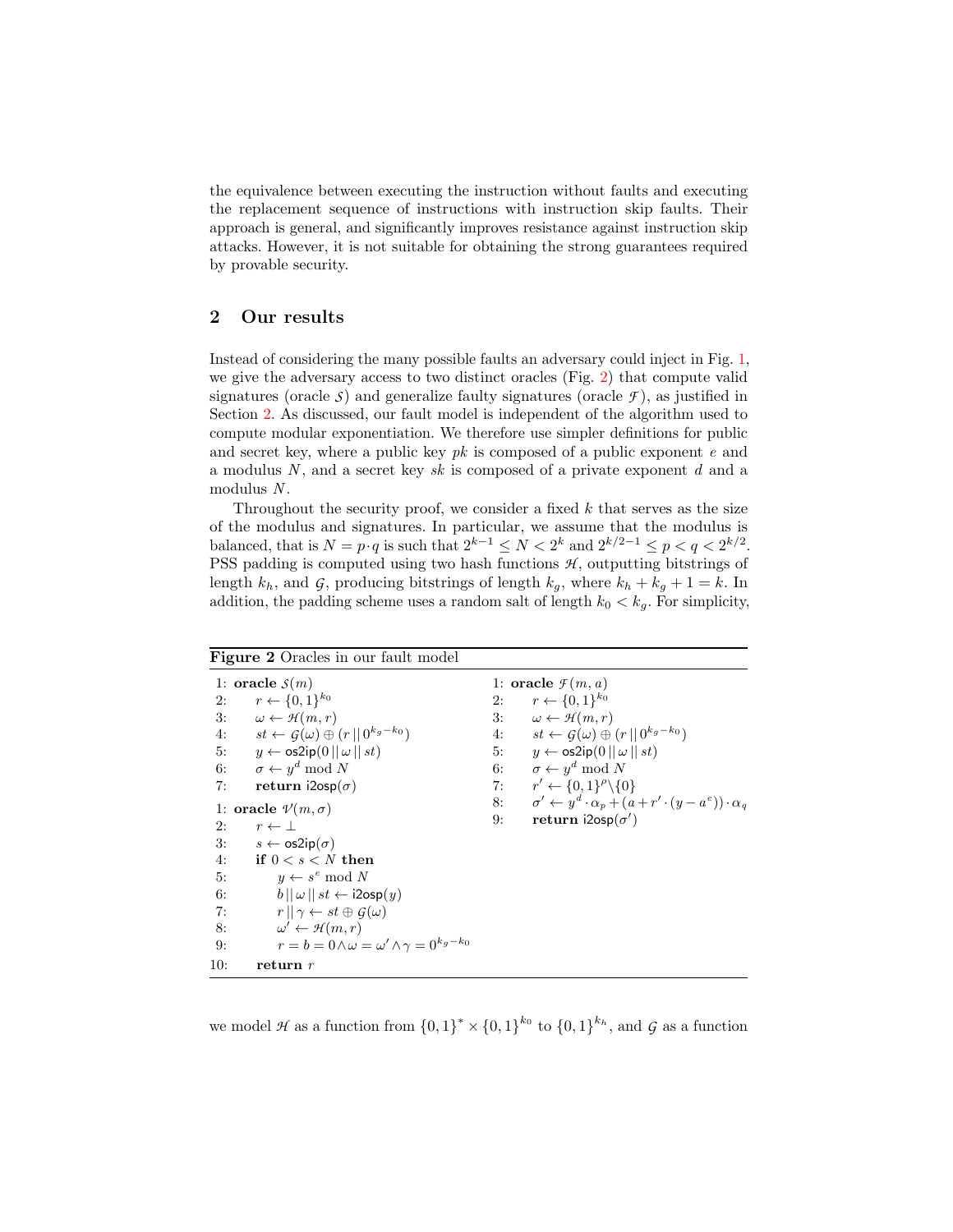from  $\{0,1\}^{k_h}$  to  $\{0,1\}^{k_g}$ . This is done without loss of generality. In algorithm and game descriptions, we denote with i2osp and os2ip the conversions between integers and their binary representations. For simplicity, i2osp always produces a bitstring of length  $k$ .

Under the Generalized Riemann Hypothesis, we reduce the *UF* -*CMA* security of the faulty signature scheme presented in Fig. [2,](#page-4-0) where the adversary is given access to the faulty signature oracle along with the valid signature oracle and the random oracles  $H$  and  $G$ , to the one-way security of RSA. We consider a forgery valid even if it was produced by the faulty signature oracle. In the rest of this paper, we use  $\mathcal S$  to denote the valid signature oracle,  $\mathcal F$  to denote the faulty signature oracle,  $\mathcal K$  to denote the RSA key generation algorithm, and  $\mathcal V$  for the PSS verification algorithm. Subscripts identify the game in which a particular oracle appears. We denote with  $Q^X$  the set of query-response pairs for queries made to oracle *X* so far.

Figure 3 Initial and Final Games

|    | 1: game $Uf$ -CMA                                                                             |    | 1: game $OW-RSA$                         |
|----|-----------------------------------------------------------------------------------------------|----|------------------------------------------|
|    | 2: $(e, d, N) \leftarrow \mathcal{K}()$                                                       |    | 2: $(e, d, N) \leftarrow \mathcal{K}()$  |
|    | 3: $(m, s) \leftarrow \mathcal{A}^{\mathcal{S}, \mathcal{F}, \mathcal{H}, \mathcal{G}}(e, N)$ |    | 3: $x^* \leftarrow [0N)$                 |
|    | 4: $b \leftarrow \mathcal{V}(m, s)$                                                           |    | 4: $u^* \leftarrow x^{*e} \mod N$        |
| 5: | $win \leftarrow b \wedge (m, s) \notin Q^{S}$                                                 |    | 5: $x \leftarrow \mathcal{I}(e, N, y^*)$ |
| 6: | return $win$                                                                                  | 6: | return $x = x^*$                         |

Theorem 1 (*UF* -*CMA* security of protected PSS in the presence of faults). Assume that the Generalized Riemann Hypothesis holds. For all  $\delta > 0$ , there exists a constant  $\kappa_{\delta} > 0$  depending only on  $\delta$  such that given a CMA adversary  $\mathcal A$  against the faulty signature scheme  $(\mathcal K, \mathcal S, \mathcal F, \mathcal V)$  that makes at most  $q_H$  queries to  $H$ ,  $q_G$  queries to  $G$ ,  $q_S$  queries to  $S$  and  $q_F$  queries to  $F$ , we build a one-way inverter  $I$  such that

$$
\Pr[\mathcal{U}\mathcal{F}\text{-}\mathcal{C}\mathcal{M}\mathcal{A}: \mathit{win}] \le \Pr[\mathit{OW}\text{-}\mathcal{R}\mathcal{S}\mathcal{A}: \mathit{x} = \mathit{x}^*] + \epsilon_0
$$

with

$$
\epsilon_0 = \frac{(q_{\mathcal{H}} + q_{\mathcal{S}} + q_{\mathcal{F}}) \cdot (q_{\mathcal{H}} + q_{\mathcal{G}} + q_{\mathcal{S}} + q_{\mathcal{F}}) + q_{\mathcal{G}} \cdot q_{\mathcal{F}} \cdot 3 + 1}{2^{k_h} + \frac{(q_{\mathcal{S}} + q_{\mathcal{F}}) \cdot (2 \cdot q_{\mathcal{H}} + q_{\mathcal{S}} + q_{\mathcal{F}}) + q_{\mathcal{H}} + q_{\mathcal{S}}}{2^{k_0}} + \frac{1}{2^{\frac{k}{2}-1}} + q_{\mathcal{F}} \cdot 2\kappa_{\delta} \cdot 2^{\frac{k\delta-\rho}{2}}}
$$

Remark [1.](#page-6-1) The constant  $\kappa_{\delta}$  is as in Lemma 1. As observed in Remark [2,](#page-9-0) for large enough N, it suffices to take  $\rho$  slightly larger than a given m to bound the final term by  $2^{-m}$ . In addition, as mentioned in Remark [3,](#page-9-1) we assume that  $\rho$  is chosen slightly larger than  $k_h$  so that the assumptions of Lemma [3](#page-9-2) are satisfied.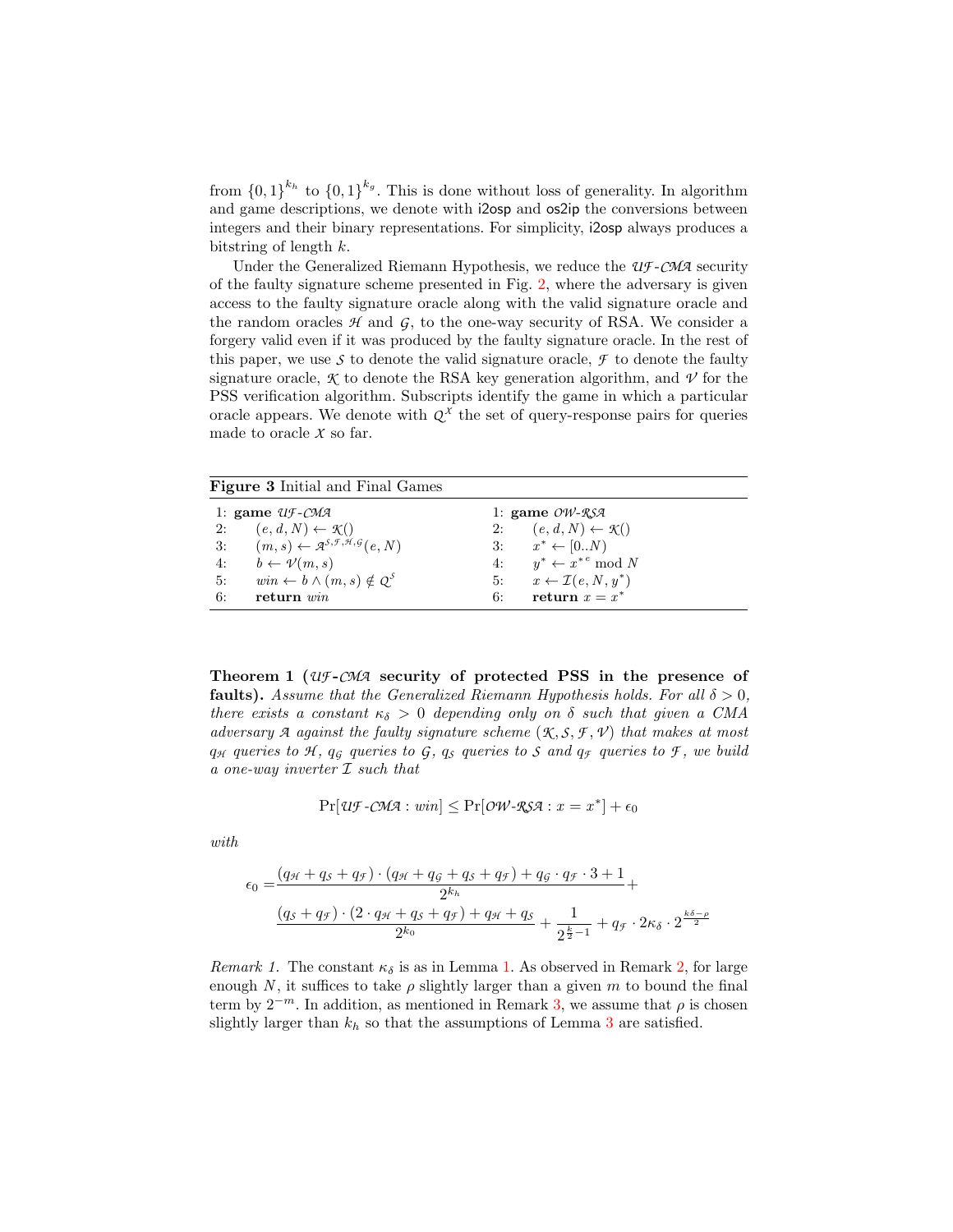<span id="page-6-0"></span>Fault model justification. In this section, we justify our fault model, described by oracle  $\mathcal{F}(m, a)$  in Fig. [2.](#page-4-0) Our faulty signature oracle computes the correct padded message y, samples r' and returns  $\sigma' = y^d \cdot \alpha_p + (a + r'(y - a^e)) \cdot \alpha_q$  with  $a \in \mathbb{Z}/q\mathbb{Z}$  chosen by the adversary.

We allow multiple faults to be injected, but only during the RSA–CRT computation (lines 6-7 of the protected signing Fig. [1\)](#page-3-0). More precisely, we consider a scenario where the computation modulo  $p$  is correct whereas those modulo q is faulted to result in a constant  $a$  chosen by the adversary, *i.e.*  $\sigma_f = (y^d \mod p, a) \in \mathbb{Z}/p\mathbb{Z} \times \mathbb{Z}$ . Then, using our countermeasure we obtain:

$$
\sigma' = \sigma_f + r'(y - \sigma_f^e)
$$
  
=  $y^d \alpha_p + \alpha_q a + r'(y - (y^d \alpha_p + \alpha_q a)^e)$   
=  $y^d \alpha_p + (a + r'(y - a^e)) \alpha_q$ .

Our fault model leverages the results of Coron and Mandal in [\[15\]](#page-15-9) who treated the case of random faults against PSS scheme, and those of Fouque et al. [\[18\]](#page-15-10) who proposed various faults: "null faults" (forcing a small register to 0), "constant faults" (forcing a small register to a constant) and "zero high-order bits faults" (forcing part of a small register to 0). When applied during the RSA–CRT computations using Montgomery multiplication, Fouque et al. showed that both "null faults" and "constant faults" result in a chosen, fixed value for the the signature modulo  $q$ , and those highly non-random faults are thus captured by our model together with the random faults of Coron and Mandal.

#### 3 Statistical Lemmas

We need several results on the regularity of the probability distributions related to the infective countermeasure. Recall that the statistical distance between a random variable  $X$  on a finite set  $S$  and the uniform distribution is defined as:

<span id="page-6-1"></span>
$$
\Delta_1(X) = \frac{1}{2} \cdot \sum_{s \in S} \left| \Pr[X = s] - \frac{1}{|S|} \right|.
$$

We say that X is  $\delta$ -statistically close to uniform when  $\Delta_1(X) \leq \delta$ .

Our proofs rely on character sums over  $\mathbb{Z}/q\mathbb{Z}$ . We refer to [\[21\]](#page-15-17) or the full version of this paper [\[4\]](#page-15-18) for basic properties of Dirichlet characters and character sums. The main statistical result can be stated as follows.

**Lemma 1.** Consider integer intervals  $\mathcal{X} = [1, X], \mathcal{W} = [w_0, w_0 + W]$  whose lengths X, W satisfy X, W < q, and for all  $t \in \mathbb{Z}/q\mathbb{Z}$ , denote by  $T(\mathcal{X}, \mathcal{W}; t) =$  $\frac{XW}{q} \cdot (1 + V(\mathcal{X}, \mathcal{W}; t))$  the number of solutions  $(x, w) \in \mathcal{X} \times \mathcal{W}$  of the congruence  $xw \equiv t \pmod{q}$ . Assuming that the Generalized Riemann Hypothesis holds, then for all  $\delta > 0$ , there exists a constant  $\kappa_{\delta} > 0$  depending only on  $\delta$  (and not q, X, W) such that:

$$
\sum_{t \in \mathbb{Z}/q\mathbb{Z}} \left| V(\mathcal{X}, \mathcal{W}; t) \right| \leq \frac{\kappa_{\delta} q^{3/2+\delta}}{\sqrt{XW}}.
$$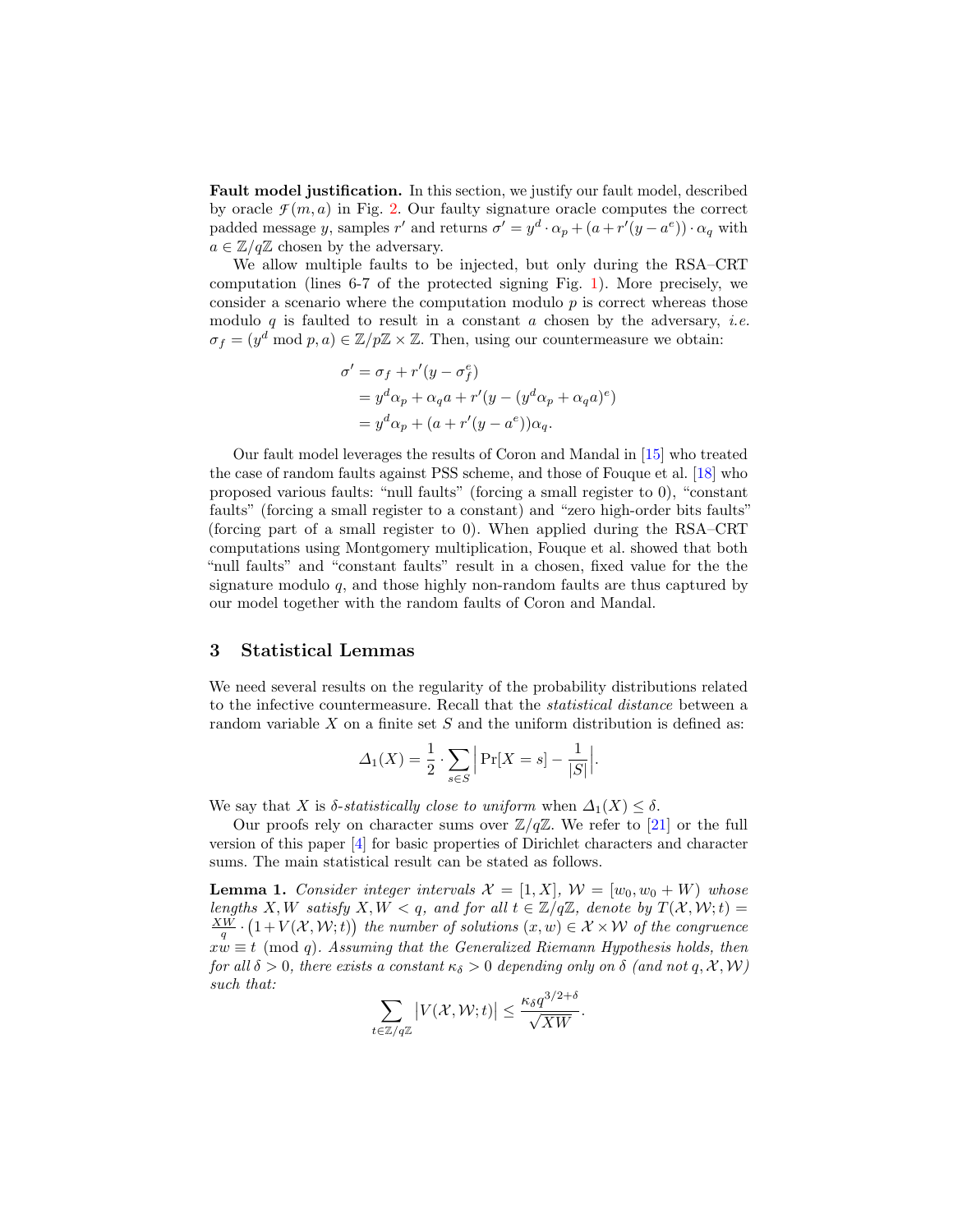In particular, the distribution of the products xw mod q is statistically close to uniform in  $\mathbb{Z}/q\mathbb{Z}$  whenever  $XW \gg q^{1+3\delta}$ .

*Proof.* Note first that all elements of  $X$  are invertible modulo  $q$ , whereas at most one element of W is divisible by q. Denote by  $W^*$  the number of elements of W which are invertible modulo q, which is thus equal to W or  $W - 1$ . We then have:

$$
T(\mathcal{X}, \mathcal{W}; 0) = X \cdot (W - W^*) \le X
$$
 and hence  $|V(\mathcal{X}, \mathcal{W}; 0)| \le \frac{q}{W}$ .

On the other hand, for  $t \neq 0$ , we can express  $T(\mathcal{X}, \mathcal{W};t)$  as a sum over the multiplicative characters modulo q. Indeed, the orthogonality of characters ensures that, for all  $x, w$ , we have  $\sum_{\chi} \chi(xw) \chi(t) = q - 1$  if  $xw \equiv t \pmod{q}$  and 0 otherwise. Hence:

$$
T(\mathcal{X}, \mathcal{W}; t) = \frac{1}{q-1} \sum_{\chi} \sum_{(x,w) \in \mathcal{X} \times \mathcal{W}} \chi(xw) \overline{\chi(t)}
$$
  
= 
$$
\frac{XW^*}{q-1} + \frac{1}{q-1} \sum_{\chi \neq \chi_0} \sum_{(x,w) \in \mathcal{X} \times \mathcal{W}} \chi(xw) \overline{\chi(t)},
$$

by putting aside the contribution of the trivial character  $\chi_0$ . Write that equality as  $T(\mathcal{X}, \mathcal{W}; t) = \frac{X\mathcal{W}^*}{q-1} \cdot (1 + V^*(t)).$  We then have:

$$
V^*(t) = \frac{1}{XW^*} \sum_{\chi \neq \chi_0} \sum_{(x,w) \in \mathcal{X} \times \mathcal{W}} \chi(xw) \overline{\chi(t)},
$$

and we can express the sum of the squared deviations  $|V^*(t)|$  $2$  as:

$$
\sum_{t \neq 0} |V^*(t)|^2 = \frac{1}{(XW^*)^2} \sum_{\chi, \chi' \neq \chi_0} \sum_{x, w, x', w'} \chi(xw) \overline{\chi'(x'w')} \sum_{t \neq 0} (\chi \overline{\chi'})(t).
$$

The sum over t on the right-hand side is equal to  $q-1$  if  $\chi = \chi'$  and vanishes otherwise, so that:

$$
\sum_{t \neq 0} |V^*(t)|^2 = \frac{q-1}{(XW^*)^2} \sum_{\chi \neq \chi_0} \sum_{x, w, x', w'} \chi(xw) \overline{\chi'(xw)} = \frac{q-1}{(XW^*)^2} \sum_{\chi \neq \chi_0} |S(\chi)|^2,
$$

where  $S(\chi) = \sum_{x \in \mathcal{X}} \chi(x) \sum_{w \in \mathcal{W}} \chi(w)$ . Now since X is an interval of the form [1, X], it is classical that GRH implies, for any  $\delta > 0$ ,  $\left| \sum_{x \in \mathcal{X}} \chi(x) \right| \leq c_{\delta} X^{1/2} q^{\delta}$ for some constant  $c_{\delta} > 0$  (see e.g. [\[21,](#page-15-17) Eq. (13.2)]). Hence:

$$
\sum_{t \neq 0} \left| V^*(t) \right|^2 \le \frac{q-1}{(XW^*)^2} \cdot c_\delta^2 X q^{2\delta} \cdot \sum_{\chi} \sum_{(w,w') \in \mathcal{W}^2} \chi(w) \overline{\chi(w')} \le \frac{c_\delta^2 q^{2\delta} (q-1)^2}{XW^*}
$$

by using orthogonality again. Then, the Cauchy–Schwarz inequlity yields:

$$
\sum_{t \neq 0} |V^*(t)| \le \sqrt{\frac{c_\delta^2 q^{2+2\delta}}{X W^*}} \cdot \sqrt{q-1} \le \frac{c_\delta q^\delta (q-1)^{3/2}}{\sqrt{X W}}.
$$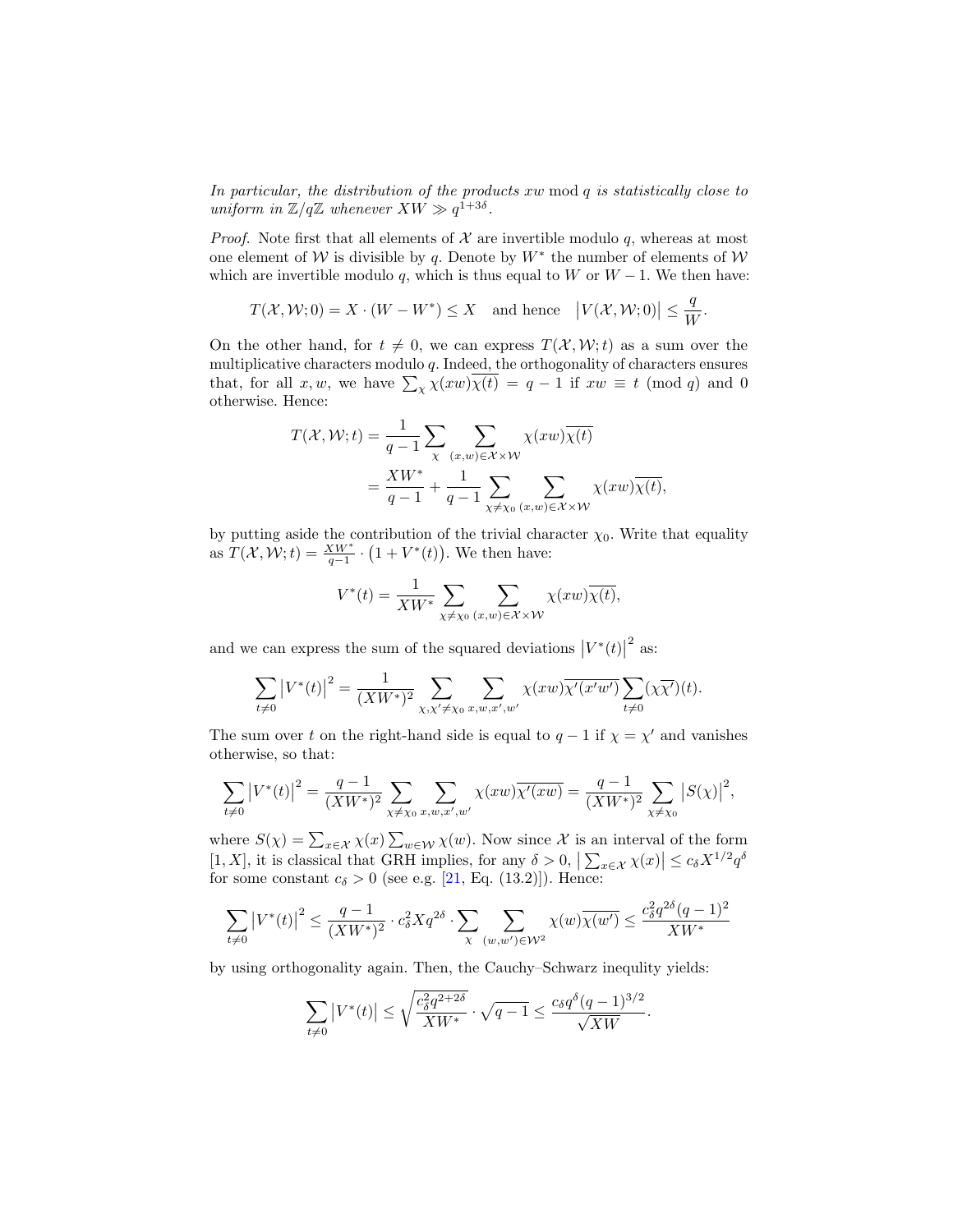Finally, observe that for  $t \neq 0$ , we have:

$$
V(\mathcal{X}, \mathcal{W}; t) = \frac{q}{XW}T(\mathcal{X}, \mathcal{W}; t) - 1 = \frac{q}{XW} \cdot \frac{XW^*}{q - 1} \cdot (1 + V^*(t)) - 1
$$
  
= 
$$
\frac{qW^*}{(q - 1)W}V^*(t) - \frac{W - q(W - W^*)}{(q - 1)W}.
$$

On the last line, the first term is bounded in absolute value by  $\frac{q}{q-1}|V^*(t)|$ , and the second term by  $\frac{q}{q-1}W$ . As a result, we get:

$$
\sum_{t \in \mathbb{Z}/q\mathbb{Z}} |V(\mathcal{X}, \mathcal{W}; t)| \le \frac{q}{q-1} \sum_{t \ne 0} |V^*(t)| + \frac{q}{W} + |V(0)| \le \frac{c_\delta q^{3/2+\delta}}{\sqrt{XW}} + \frac{2q}{W}
$$

which yields the stated result for  $\kappa_{\delta} = c_{\delta} + 2$ , say (as a coarse upper bound).  $\square$ 

We now discuss our key statistical lemmas. The first one ensures that the faulty signature  $\sigma' = y^d \cdot \alpha_p + (a + r'(y - a^e)) \cdot \alpha_q$  is indistinguishable from a uniform random element in  $\mathbb{Z}/N\mathbb{Z}$  if the nonce r' is large enough. We write x instead of  $r'$  in the rest of this section.

**Lemma 2.** Let  $N = pq$  be a k-bit balanced RSA modulus and e the public exponent,  $0 \le y < 2^{k-1}$  a random integer and x a random nonzero  $\rho$ -bit integer. Fix an arbitrary integer a. Assuming that the Generalized Riemann Hypothesis holds, the statistical distance between the distribution of  $\sigma' = y^d \cdot \alpha_p + (a + x(y (a^e)$ )  $\cdot \alpha_q$  mod N and the uniform distribution modulo N is bounded as:

<span id="page-8-0"></span>
$$
\Delta_1(\sigma') \le \kappa_\delta q^\delta \sqrt{\frac{N}{XY}} \le 2\kappa_\delta \cdot 2^{(\delta k - \rho)/2}
$$

for any  $\delta > 0$ , with  $\kappa_{\delta}$  as in Lemma [1.](#page-6-1)

*Proof.* The statistical distance between the distribution of  $\sigma'$  and the uniform distribution can be written as:

$$
\Delta_1(\sigma') = \frac{1}{2} \sum_{(s,t) \in \mathbb{Z}/p\mathbb{Z} \times \mathbb{Z}/q\mathbb{Z}} \left| \Pr_{(x,y) \in \mathcal{X} \times \mathcal{Y}} \left[ \sigma' \equiv s \pmod{p} \right] - \frac{1}{N} \right|
$$

where X and Y are the integer intervals [1, X] and [0, Y) with  $X = 2^{\rho} - 1$  and  $Y = 2^{k-1}$  respectively. Let us estimate the probability

$$
P(s,t) = \Pr_{(x,y)\in\mathcal{X}\times\mathcal{Y}}\left[\begin{matrix} \sigma'\equiv s\pmod{p}\\ \sigma'\equiv t\pmod{q} \end{matrix}\right]
$$

appearing in that equation for some fixed  $(s, t) \in \mathbb{Z}/p\mathbb{Z} \times \mathbb{Z}/q\mathbb{Z}$ .

We have  $\sigma' \equiv s \pmod{p}$  if and only if  $y^d \equiv s \mod p$ , i.e.  $y \equiv s^e \mod p$ . Hence, the solutions of the first congruence are of the form  $y = (s^e \mod p) + pw$ for w in the integer interval  $[0, W_s)$ ,  $W_s = \lceil \frac{Y - (s^e \mod p)}{p} \rceil$  $\frac{\text{mod }p}{p}$ . Then, the second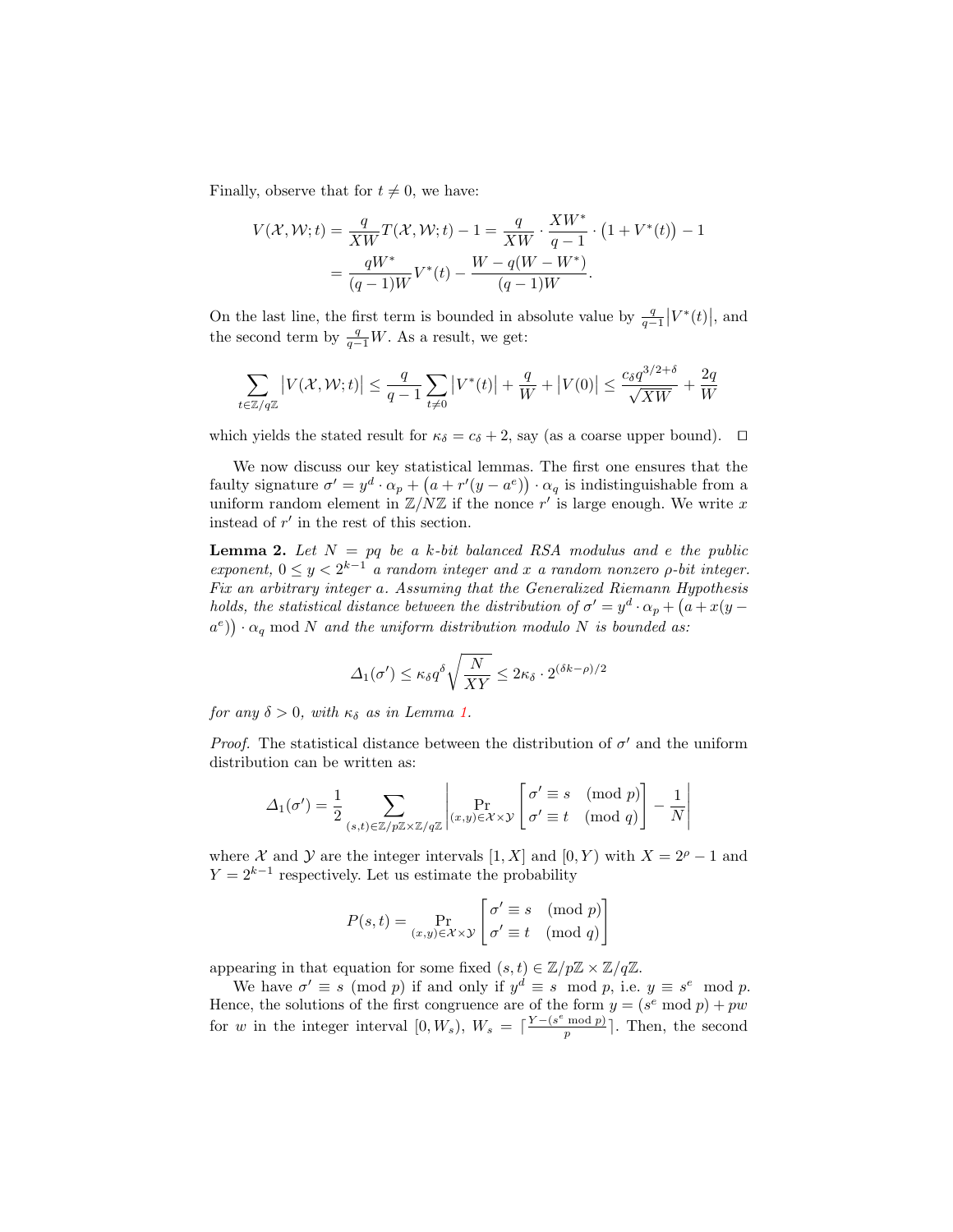equation, which is equivalent to  $a + x(y - a^e) \equiv t \pmod{q}$ , becomes  $x(pw + a^e)$  $(s^e \mod p) - a^e \equiv t - a \pmod{q}$ . This can be written in the form  $x(w + w_0) = t_0$ (mod q), with  $w_0 = \frac{(s^e \mod p) - a^e}{p} \mod q$  and  $t_0 = \frac{t-a}{p} \mod q$ . The number of solutions  $(x, w)$  is thus  $T(\mathcal{X}, \mathcal{W}_s; t_0)$ , with  $\mathcal{W}_s = [w_0, w_0 + W_s)$ . Hence:

$$
P(s,t) = \frac{1}{XY}T(\mathcal{X}, \mathcal{W}_s; t_0) = \frac{W_s}{qY} + \frac{W_s}{qY}V(\mathcal{X}, \mathcal{W}_s; t_0).
$$

Note that  $W_s$  depends only on s (not on t), and that  $t \mapsto t_0$  is a permutation of  $\mathbb{Z}/q\mathbb{Z}$ . Thus, for fixed s, we can sum the previous equation over  $t \in \mathbb{Z}/q\mathbb{Z}$ , which gives:

$$
\sum_{z \in \mathbb{Z}/q\mathbb{Z}} \left| P(s,t) - \frac{1}{N} \right| \leq q \cdot \left| \frac{W_s}{qY} - \frac{1}{N} \right| + \frac{W_s}{qY} \sum_{t \in \mathbb{Z}/q\mathbb{Z}} \left| V(\mathcal{X}, \mathcal{W}_s; t) \right|.
$$

Now  $Y/p - 1 \leq W_s \leq Y/p + 1$ , so that the first term on the right-hand side is bounded by  $1/Y$  $1/Y$ . Thus, Lemma 1 yields:

$$
\sum_{t \in \mathbb{Z}/q\mathbb{Z}} \left| P(s,t) - \frac{1}{N} \right| \leq \frac{1}{Y} + \frac{W_s}{qY} \cdot \frac{\kappa_\delta q^{3/2+\delta}}{\sqrt{XW_s}} = \frac{\kappa_\delta q^{1/2+\delta}}{\sqrt{XY\cdot p/2}}
$$

using the coarse upper bound  $W_s/Y \leq 2/p$ . Summing further over s, we finally obtain:

$$
\sum_{s,t} \left| P(s,t) - \frac{1}{N} \right| \le \frac{p}{Y} + \kappa_{\delta} q^{\delta} \sqrt{\frac{2N}{XY}}
$$

and hence the desired result, since  $p \leq$ N and  $Y > X$ .

 $t$ 

<span id="page-9-0"></span>Remark 2. Concretely, this result means that, for large enough  $N$ , it suffices to take  $\rho$  slightly larger than m to obtain a statistical distance of  $2^{-m}$ .

If we do not want to rely on the Riemann Hypothesis, we can obtain an unconditional bound by replacing the use of GRH in Lemma  $1$  by the Pólya–Vinogradov inequality (or the Burgess bound). However, statistical indistinguishability from uniform then requires somewhat larger values of  $\rho$ : at least  $k/4 + m + o(1)$  with Pólya–Vinogradov or  $k/8 + m + o(1)$  with the Burgess bound.

The security proof requires another statistical lemma which ensures that the adversary has a negligible probability of querying the correct value  $\omega \leftarrow \mathcal{H}(M,r)$ given a faulty signature. The proof, which uses Lemma [1](#page-6-1) in a very similar way as the proof of Lemma [2](#page-8-0) (simply replacing the interval  $\mathcal{Y}$  by a subinterval  $\mathcal{Y}_{\omega}$ ), is given in the full version of this paper [\[4\]](#page-15-18).

**Lemma 3.** Let  $N, e, a, \delta, \kappa_{\delta}$  be as in Lemma [2.](#page-8-0) Assume that  $\rho \geq k_h + \delta k + \delta k$  $\log_2(4\kappa_\delta)$ . For any choice of  $\sigma' \in \mathbb{Z}/N\mathbb{Z}$  and any  $k_h$ -bit value  $\omega'$ , the probability that a solution  $(x, y) \in [1, 2^{\rho}) \times [0, 2^{k-1})$  of the equation  $\sigma' \equiv y^d \cdot \alpha_p + (a + x(y (a^e)$ )  $\cdot$   $\alpha_q$  (mod N) satisfies that the most significant  $k_h$  bits  $\omega \in [0, 2^{k_h})$  of y coincides with  $\omega'$  is bounded as:

<span id="page-9-2"></span>
$$
\Pr\left[\omega = \omega'|\sigma'\right] \le \frac{3}{2^{k_h}}.
$$

<span id="page-9-1"></span>Remark 3. Concretely, this result means that we must choose  $\rho$  larger than  $k_h$ .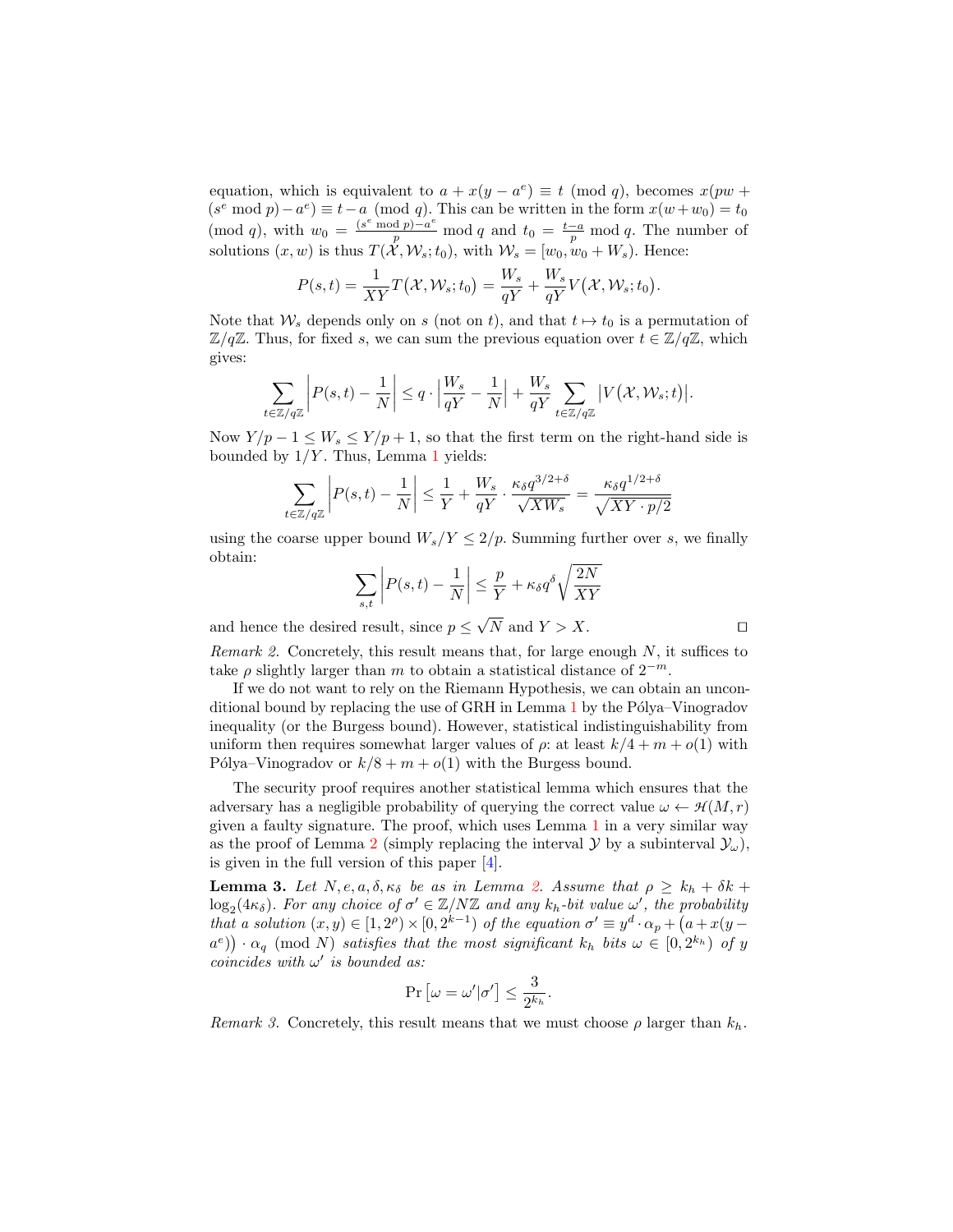### 4 Security proof

The sequence of games presented in this Section and formal justifications for all transitions between games are formalized in EasyCrypt. However, Lemmas [2](#page-8-0) and [3](#page-9-2) are stated as axioms of the formalization. Formally proving these lemmas is outside the scope of this work, as it would first require to formalize at least those properties of additive characters used in our proof.

The hash functions *G* and *H* are modelled as random oracles. For clarity, we display the initial definition of *H* on the left in Fig. [4.](#page-10-0) The initial definition of *G* is similar. We assume two global maps  $h$  and  $g$  are used to build the random oracles. Our proof works mostly by transforming the random oracle  $H$ . We therefore display the code for *H* for each transition, only displaying other oracles when they suffer non-trivial changes.

*Game 0.* We initially transform both random oracles to keep track of the first caller to make a particular query. It can be either the adversary (Adv), the signature oracle (Sig), or the faulty signature oracle (FSig). Calls made by the experiment when checking the validity of the forgery do not need to tag their query as they are the last queries made to the random oracles and do not need to update its state. We also extend the internal state of *H* with an additional field for use later in the proof, and currently set to a default value  $\perp$ .

<span id="page-10-0"></span>

| <b>Figure 4</b> Initial transition: extending state |                                              |  |  |
|-----------------------------------------------------|----------------------------------------------|--|--|
| 1: oracle $\mathcal{H}(m,r)$                        | 1: oracle $H_0(m,r)$                         |  |  |
| if $(m, r) \notin \text{dom}(h)$ then<br>2:         | if $(m, r) \notin \text{dom}(h)$ then<br>2:  |  |  |
| $h[m,r] \leftarrow \{0,1\}^{k_h}$<br>3:             | $\omega \leftarrow \{0,1\}^{k_h}$<br>3:      |  |  |
| return $h[m,r]$<br>4:                               | $h[m,r] \leftarrow (\omega, c, \perp)$<br>4: |  |  |
|                                                     | return $\pi_1(h[m,r])$<br>5:                 |  |  |
|                                                     |                                              |  |  |

 $Pr[U \text{F}-C M A^{A,\mathcal{K},S,\mathcal{F},\mathcal{V}}: win] = Pr[Game 0: win]$ 

Games 1 and 2. In Game 1, we anticipate a call to *G* on the output of *H* every time *H* is called. When *H* is called by either one of the signing oracles, we return the result of that call to *G* as well as the result of the current *H* query, allowing broad simplifications to the signing oracles. In Game 2, we deal with collisions on r and  $\omega$  values in the signing oracles. In later steps of the proof, we will need the control-flow of the faulty signature oracle to be completely independent from both r and  $\omega$ , and we modify the oracle to allow these later transformations. Fresh queries are treated normally. Non-fresh queries made by the signing oracles are resampled as fresh if the previous query had been made by the faulty signature oracle. Non-fresh queries made by the faulty signature oracle are resampled, but not stored into the state. Game 1 is perfectly indistinguishable from Game 0, and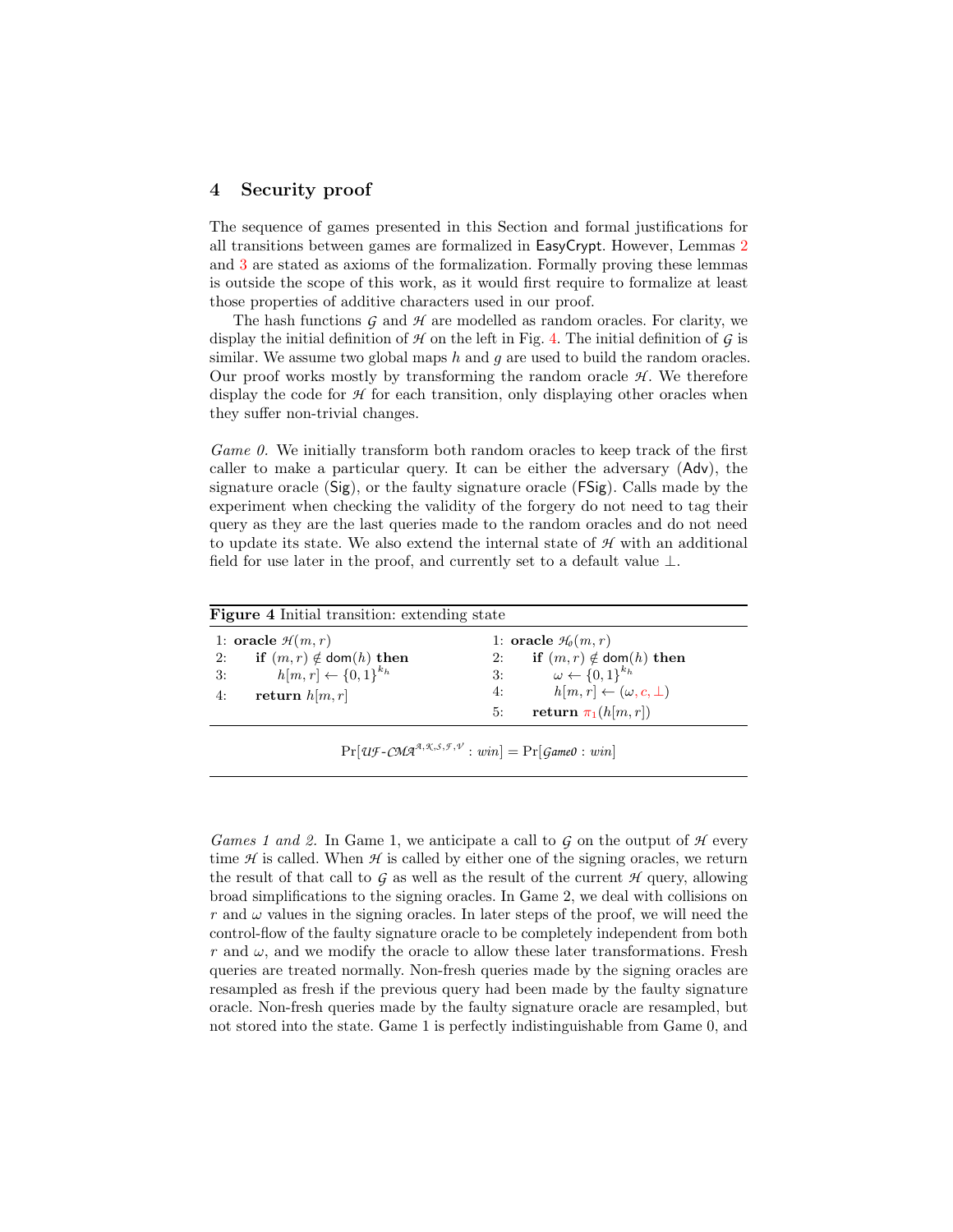<span id="page-11-0"></span>Figure 5 Games 1 and 2: anticipating calls to *G* and removing signing collisions

|          | 1: oracle $\mathcal{H}_1(c, m, r)$                                         |     | 1: oracle $H_2(c, m, r)$                                                                                                                |
|----------|----------------------------------------------------------------------------|-----|-----------------------------------------------------------------------------------------------------------------------------------------|
| 2:<br>3: | if $(m, r) \notin \text{dom}(h)$ then<br>$\omega \leftarrow \{0,1\}^{k_h}$ | 2:  | $\mathbf{r}_\mathbf{if}(m,r) \notin \text{dom}(h) \vee c = \text{FSig} \vee$<br>$(c = \text{Sig } \wedge \pi_2(h[m, r]) = \text{FSig})$ |
| 4:       | $h[m,r] \leftarrow (\omega, c, \perp)$                                     |     | then                                                                                                                                    |
| 5:       | $st \leftarrow G(c, \omega)$                                               | 3:  | $\omega \leftarrow \{0,1\}^{k_h}$                                                                                                       |
| 6:       | else                                                                       | 4:  | $st \leftarrow \{0,1\}^{k_g}$                                                                                                           |
| 7:       | $\omega \leftarrow \pi_1(h[m,r])$                                          | 5:  | if $c \neq \textsf{FSig} \vee (m,r) \notin \textsf{dom}(h)$                                                                             |
| 8:       | if $c =$ Adv then                                                          |     | then                                                                                                                                    |
| 9:       | $st \leftarrow \perp$                                                      | 6:  | $h[m,r] \leftarrow (\omega, c, \perp)$                                                                                                  |
| 10:      | else                                                                       | 7:  | if $c \neq$ FSig $\vee \omega \notin$ dom $(g)$ then                                                                                    |
| 11:      | $st \leftarrow G(c, \omega)$                                               | 8:  | $q[\omega] \leftarrow (st \oplus (r    0^{k_g - k_0}), c)$                                                                              |
| 12:      | return $(\omega, st)$                                                      | 9:  | else                                                                                                                                    |
|          |                                                                            | 10: | $\omega \leftarrow \pi_1(h m, r )$                                                                                                      |
|          |                                                                            | 11: | if $c =$ Adv then                                                                                                                       |
|          |                                                                            | 12: | $st \leftarrow \perp$                                                                                                                   |
|          |                                                                            | 13: | else                                                                                                                                    |
|          |                                                                            | 14: | $(\omega, st) \leftarrow \perp$                                                                                                         |
|          |                                                                            | 15: | return $(\omega, st)$                                                                                                                   |
|          |                                                                            |     |                                                                                                                                         |

 $\Pr[\text{Game 0}: \text{win}] \leq \Pr[\text{Game 2}: \text{win}] + (q_{\mathcal{H}} + q_{\mathcal{S}} + q_{\mathcal{F}}) \cdot \left(\frac{q_{\mathcal{S}} + q_{\mathcal{F}}}{q_{\mathcal{S}}}\right)$  $\frac{q_g}{2^{k_0}} + \frac{q_g + q_{\mathcal{H}} + q_{\mathcal{S}} + q_{\mathcal{F}}}{2^{k_h}}$  $2^{k_h}$ λ

Game 2 can be distinguished from Game 1 if either i. (lines 2, 5 and 6) the fresh  $r$  used in  $H$ -queries made by the signing oracles collides with a previously used  $r$ (with probability at most  $(q_s+q_f) \cdot (q_{\mathcal{H}}+q_s+q_{\mathcal{F}}) \cdot 2^{-k_0}$ ); ii. (lines 4, 7 and 8) or the fresh  $\omega$  used in *G*-queries made by the signing oracles collides with a previously used  $\omega$  (with probability at most  $(q_H + q_S + q_\mathcal{F}) \cdot (q_\mathcal{G} + q_\mathcal{H} + q_\mathcal{S} + q_\mathcal{F}) \cdot 2^{-k_h}$ ). Note that the value stored in  $g[\omega]$  at line [8](#page-11-0) in  $\mathcal{H}_2$  is uniformly distributed since st is.

Game 3. Given that  $H$  now samples both bitstrings that compose the final padded message, we compute the entire signature in *H* when called by either one of the signing oracles. We transform the experiment to sample an integer  $x^*$ and compute  $y^* = x^{*e}$  mod N to serve as one-way challenge. We embed it in the state when replying to *H* queries made by the adversary. Everything up to this point has been set up so that the signing oracles can simply use  $\pi_3(h[m, r])$  as the padded message for  $m$  with salt  $r$ . Game 3 includes this simplification. We introduce additional notation for clarity in the rest of the proof. Consider the function:

$$
f_{(e,N),y^*,c} : \sigma \mapsto \begin{cases} y^* \cdot \sigma^e \bmod N \text{ if } c = \text{Adv} \\ \sigma^e \bmod N \text{ otherwise} \end{cases}
$$

For a set  $X \subseteq \mathbb{Z}/N\mathbb{Z}$ , we denote by  $\mathsf{pim}_{(e,N),y^*,c}(X)$  the uniform distribution on the set  $S = \{ \sigma \in \mathbb{Z}/N\mathbb{Z} \mid f_{(e,N),y^*,c}(\sigma) \in X \}.$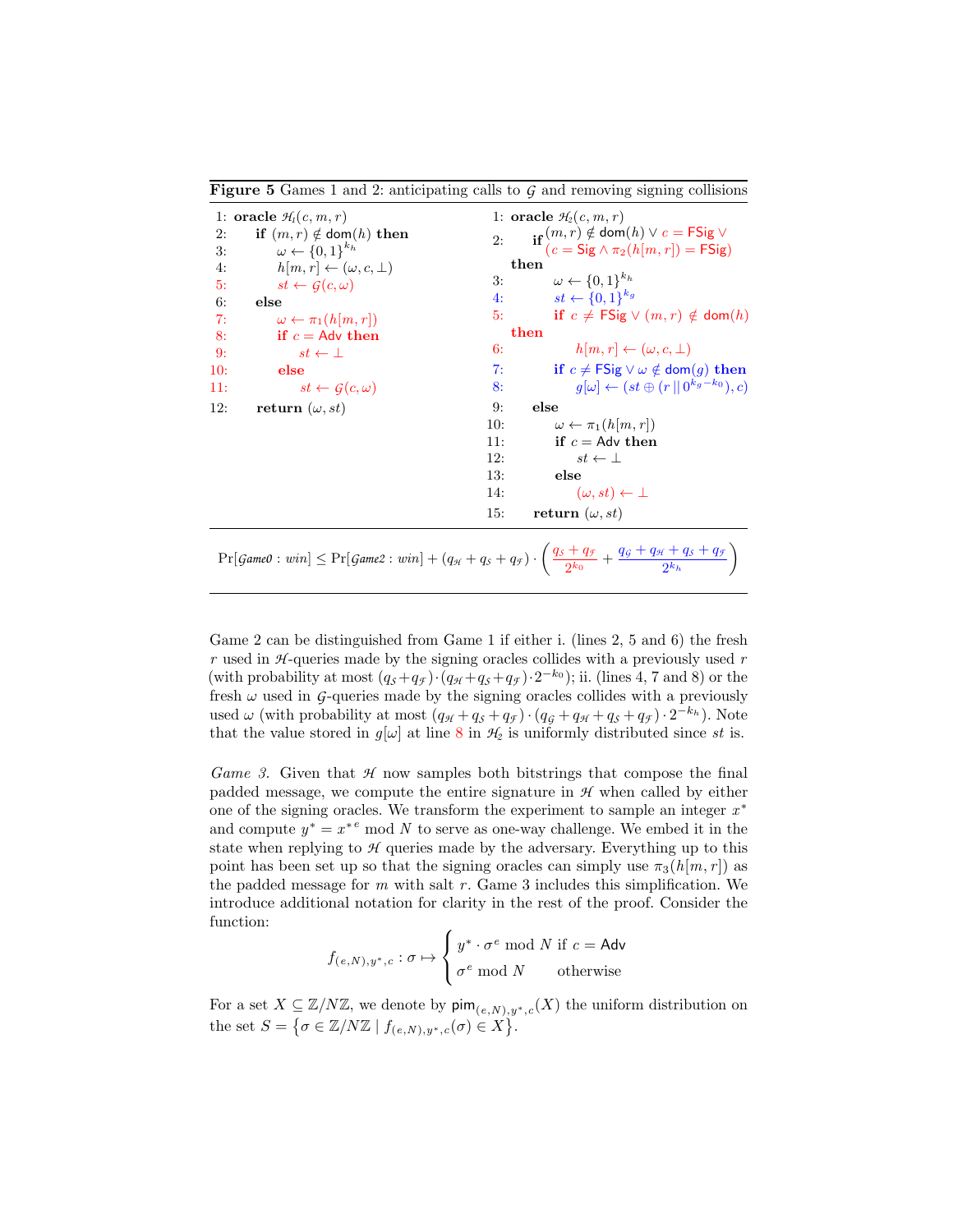Game 3 is indistinguishable from Game 2 exactly when  $x^*$  is invertible. Therefore, the probability that the adversary distinguishes the two games is exactly  $\frac{p+q-1}{p\cdot q}$ . We have  $p+q-1\leq 2^{\frac{k}{2}+1}$  and  $2^{k-1}\leq p\cdot q$  and we can therefore bound the probability of this simulation failing by  $2^{-\frac{k}{2}+2}$ . Since the invertibility of x ∗ is important in some later steps, we in fact let *H* compute a response only when  $x^*$  is invertible. In the inverter, since  $x^*$  is not public, we instead check the invertibility of  $y^*$ , which is equivalent. For simplicity, we omit discussions regarding this detail in the rest of this section.

```
Figure 6 Games 3 and 4: Embedding one-way challenge and oracle queries in F
 1: oracle H_3(c, m, r)2: if (m, r) \notin \text{dom}(h) \vee c = \text{FSig} \vee(c = \text{Sig} \wedge \pi_2(h[m, r]) = \text{FSig})then
 3: \sigma \leftarrow \textsf{pim}_{(e,N),y^*,c}([0..2^{k-1}))4: y \leftarrow f_{(e,N),y^*,c}(\sigma)5: b \|\omega\| st \leftarrow i2osp(y)6: if c \neq \text{FSig} \vee (m, r) \notin \text{dom}(h)then
 7: h[m, r] \leftarrow (\omega, c, \sigma)8: if c \neq \textsf{FSig} \vee \omega \notin \textsf{dom}(q) then
 9: g[\omega] \leftarrow (st \oplus (r || 0^{k_g - k_0}), c)10: else
11: \omega \leftarrow \pi_1(h[m, r])12: if c = Adv then
13: st \leftarrow \perp14: else
15: (\omega, st) \leftarrow \perp16: return (\omega, st)1: oracle H_4(c, m, r)2: if (m, r) \notin dom(h) \vee c = FS ig then
                                                             3: \sigma \leftarrow \text{pim}_{(e,N),y^*,c}([0..2^{k-1}))4: y \leftarrow f_{(e,N),y^*,c}(\sigma)5: b \, ||\, \omega \, || \, st \leftarrow \mathsf{i2osp}(y)6: if c \neq FSig then
                                                             7: h[m, r] \leftarrow (\omega, c, \sigma)8: g[\omega] \leftarrow (st \oplus (r || 0^{k_g - k_0}), c)9: else
                                                            10: \omega \leftarrow \pi_1(h[m, r])11: if c = Adv then
                                                            12: st \leftarrow \perp13: else
                                                           14: (\omega, st) \leftarrow \perp15: return (\omega, st)Pr[Game2: win] \leq Pr[Game3: win] + 2^{-\frac{k}{2}+2}\Pr[\text{Game3}: \text{win}] \leq \Pr[\text{Game4}: \text{win}] + \frac{q_{\text{M}} \cdot q_{\text{S}}}{2^{k_0}} + \frac{q_{\text{G}} \cdot q_{\text{S}} \cdot q_{\text{S}}}{2^{k_h}}
```
*Game 4.* In this game, we stop keeping track of the random oracle queries made by the faulty signature oracle. This is an important step towards being able to apply Lemma [2,](#page-8-0) which only discusses the statistical distance between two distributions on  $\sigma'$ , rather than  $(\omega, \sigma')$ . Note that, in Coron and Mandal's proof, Lemma [2](#page-8-0) is applied before this transition, in a context in which its premises are not fulfilled. By removing data about random oracle queries, we introduce observable changes in the game's behaviour whenever the adversary queries *H* with an  $r$  that was used previously in a faulty signature query, or whenever the adversary queries  $G$  with an  $\omega$  that was used previously in a faulty signature query. We bound the probability of the adversary guessing an  $\omega$  value using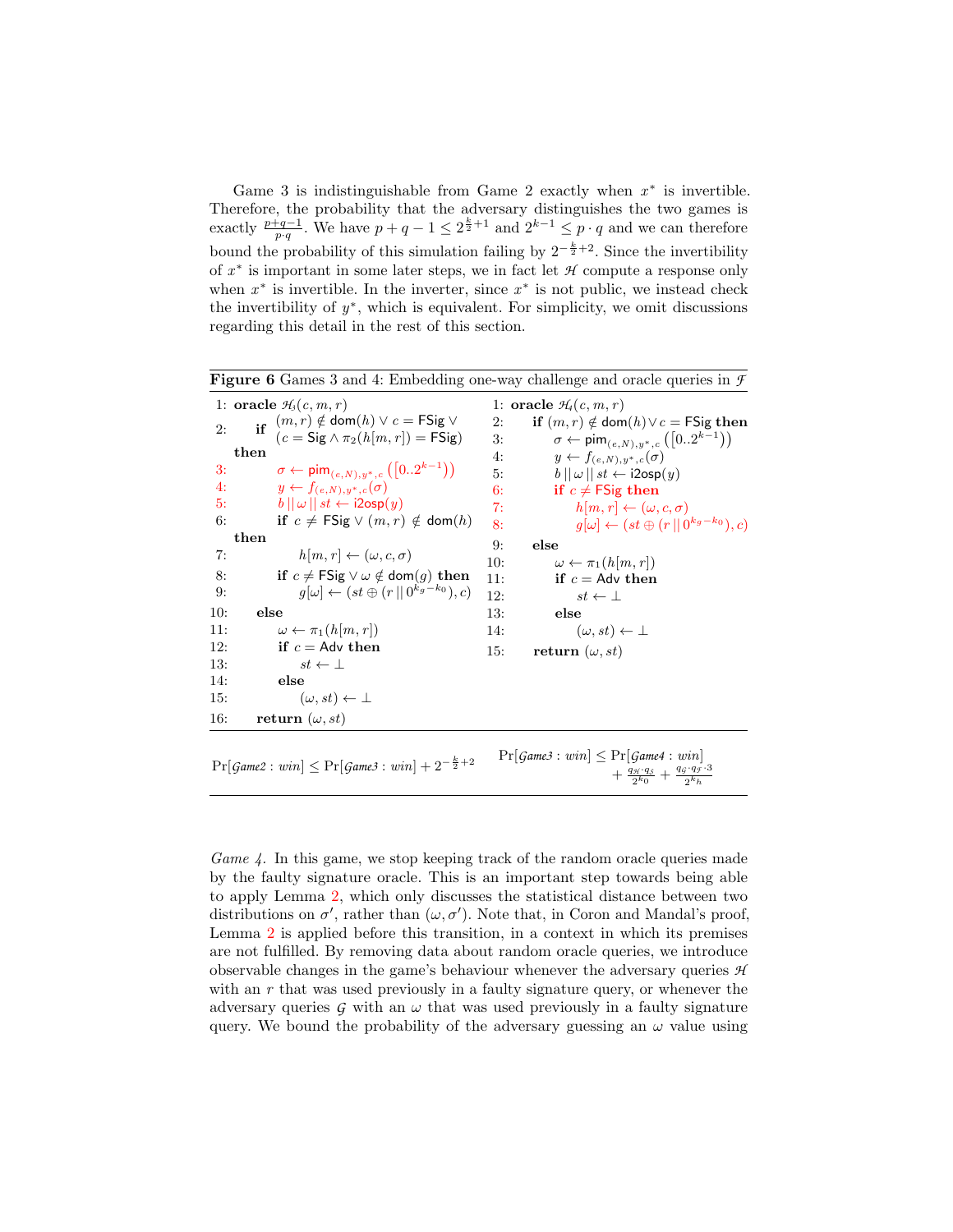Lemma [3.](#page-9-2) Since the view of the adversary does not depend on r values sampled by the faulty signature oracle (see Fig. [7\)](#page-13-0), the probability of the adversary guessing an r value used in generating a faulty signature is easily bounded.

Game 5. Our main goal at this stage is to show that faulty signatures are in fact indistinguishable from uniform randomness and can be simulated without using the random oracles. Once this is done, we will be able to resume the proof of security following more standard PSS proofs.

We now use Lemma [2](#page-8-0) to completely simulate faulty signature oracle queries. We focus on the faulty signature oracle, inlining and simplifying *H* knowing that  $c = FS$  ig. On the left, we display the simplified faulty signature oracle from Game 4 for reference. We make use of elementary properties of the statistical

<span id="page-13-0"></span>

|  |  |  | <b>Figure 7</b> Game 5: sampling faulty signatures |
|--|--|--|----------------------------------------------------|
|  |  |  |                                                    |

| 1: oracle $\mathcal{F}_4(m,\epsilon,a)$                             | 1: oracle $f_5(m, \epsilon, a)$ |  |
|---------------------------------------------------------------------|---------------------------------|--|
| 2: $r \leftarrow \{0,1\}^{k_0}$                                     | 2: $r \leftarrow \{0,1\}^{k_0}$ |  |
| 3: $\sigma \leftarrow \text{pim}_{(e,N),y^*,c}([02^{k-1}))$         | 3: $\sigma' \leftarrow [0N)$    |  |
| 4: $y \leftarrow \sigma^e \mod N$                                   | 4: return $i2osp(\sigma')$      |  |
| 5: $r' \leftarrow \{0,1\}^{\rho} \setminus 0$                       |                                 |  |
| 6: $\sigma' \leftarrow y^d * \alpha_p + (a + (y - a^e)) * \alpha_a$ |                                 |  |
| 7: return $i2osp(\sigma')$                                          |                                 |  |
|                                                                     |                                 |  |

 $\Pr[\textit{Game4}: \textit{win}] \leq \Pr[\textit{Game5}: \textit{win}] + q_{\mathcal{F}} \cdot 2 \cdot \kappa_{\delta} \cdot 2^{\frac{\delta k - \rho}{2}}$ 

distance and Lemma [2](#page-8-0) to bound the probability of distinguishing Games 5 and 6. Note that sampling  $\sigma$  in  $\text{pim}_{(e,N),y^*,c}([0..2^{k-1}))$  and applying the public RSA permutation to obtain y is perfectly equivalent to sampling y in  $[0..2^{k-1})$ . In the bound, the  $\delta$  and  $\kappa_{\delta}$  are as in Lemma [1.](#page-6-1)

Game 6. With the faulty signature oracle simplified away, we can now focus on simulating the signature oracle. From now on, the  $c$  argument to  $H$  can no longer be  $\mathsf{FSig.}$  More generally, it is impossible for any entry in h or q to be tagged with FSig. The signature oracle we have defined at this point is not a valid simulator as it does not run in polynomial time. To ensure that it does, we replace the sampling operation at line [3](#page-12-0) in Fig. [6](#page-12-0) (right) with the loop displayed on the left of Fig. [8](#page-14-3) to sample  $\sigma$ . The adversary can distinguish the two games whenever the loop finishes in a state where  $y$  does not start with a 0 bit. At each iteration of the loop, the  $\sigma$  sampled is invalid with probability at most  $\frac{1}{2}$ . The probability that all iterations produce an invalid  $\sigma$  is therefore bounded by  $\frac{1}{2^{k_0}}$ , since all samples are independent.  $H_7$  may now be queried  $q_H + q_S$  times, allowing us to conclude.

Reduction All the oracles are simulated without using any secret data. We now focus on building an inverter. The adversary can win in two disjoint cases: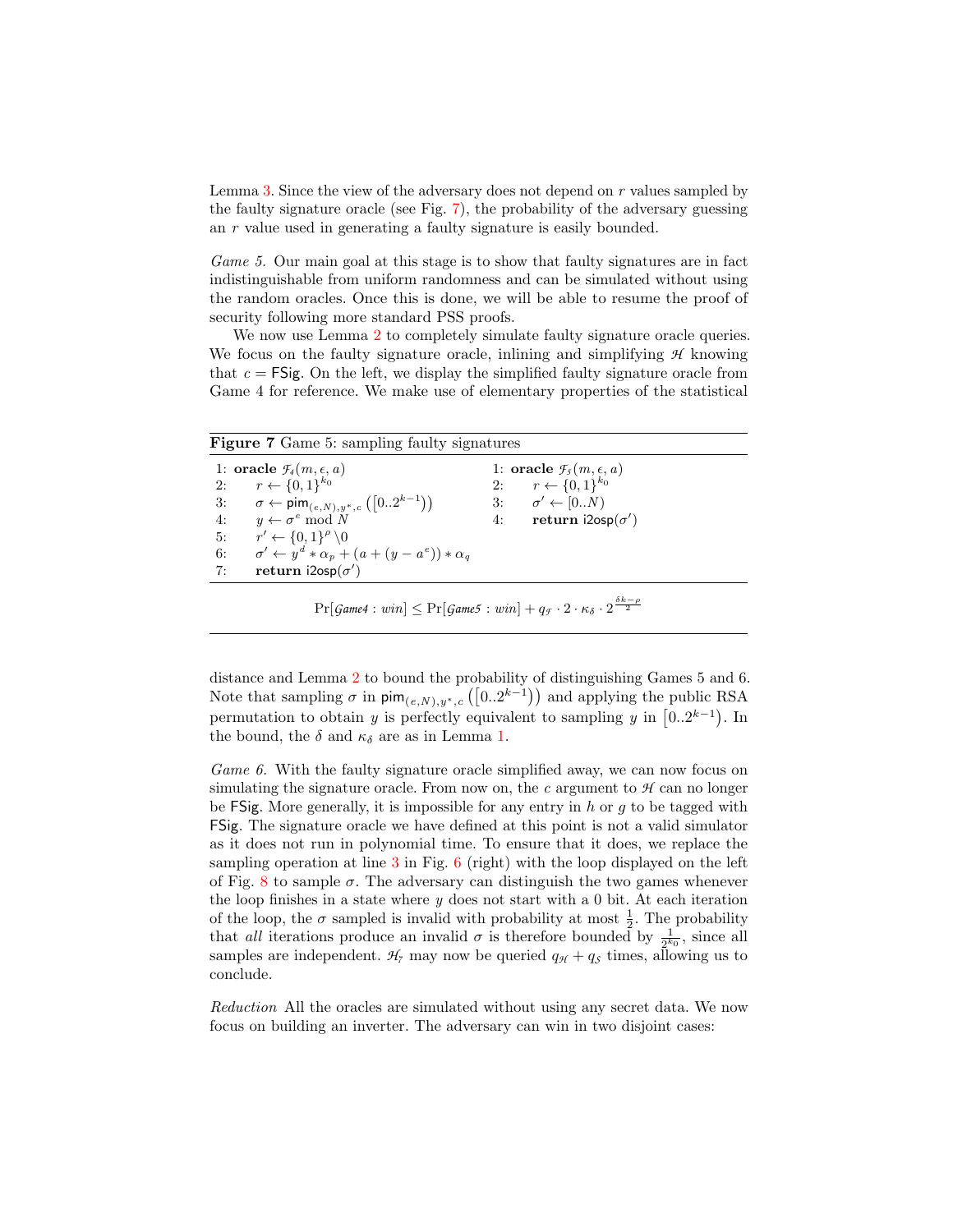<span id="page-14-3"></span>**Figure 8** Game 6 and inverter: sampling  $\sigma$  in polynomial time

| 1: while $(0 \le y < 2^{k-1}) \wedge i < k_0$ do                                                                       | 1: oracle $\mathcal{I}(e, N, y^*)$                                                                                                                      |
|------------------------------------------------------------------------------------------------------------------------|---------------------------------------------------------------------------------------------------------------------------------------------------------|
| $\sigma \leftarrow [0N)$<br>2:                                                                                         | $(m, s) \leftarrow \mathcal{A}^{\mathcal{H}_7, \mathcal{G}_7, \mathcal{S}_7, \mathcal{F}_7}(e, N)$<br>2:                                                |
| 3:<br>$y \leftarrow f_{(e,N),y^*,c}(\sigma)$                                                                           | $\sigma \leftarrow \sigma(2ip(s))$<br>3:                                                                                                                |
| 4:<br>$i \leftarrow i+1$                                                                                               | $y \leftarrow \sigma^e \mod N$<br>4:                                                                                                                    |
|                                                                                                                        | $b \parallel \omega \parallel st \leftarrow i2$ osp $(y)$<br>5:                                                                                         |
|                                                                                                                        | $r  \gamma \leftarrow st \oplus g[\omega]$<br>6:                                                                                                        |
|                                                                                                                        | $(\omega', \mathsf{Adv}, u) \leftarrow h[m, r]$<br>7:                                                                                                   |
|                                                                                                                        | return $\sigma \cdot u^{-1}$<br>8:                                                                                                                      |
| $\Pr[\text{Game5}: \text{win}] \leq \Pr[\text{Game6}: \text{win}] + \frac{q_{\mathcal{H}} + q_{\mathcal{S}}}{2^{k_0}}$ | $\Pr[\text{Game6}: \text{win}] \leq$<br>$\Pr[\mathcal{OW}\text{-}\mathcal{RSA}^{\mathcal{I}}: x = x^*]+\frac{1}{2^{k}h}+\frac{q_{\mathcal{H}}}{2^{k}h}$ |

- $-$  either the  $H$ -query made by the verification algorithm is fresh (this occurs with probability at most  $2^{-k_h}$ ),
- $-$  or the  $H$ -query made by the verification algorithm was previously made by the adversary. If the query was made by the signature oracle, the forgery cannot be fresh and the adversary cannot win.

In the latter case, the one-way challenge can then be recovered by the inverter shown on the right of Fig. [8.](#page-14-3) The key observation is that, in case of a successful forgery, we have  $y = \sigma^e \mod N$  (line [4\)](#page-14-3) and  $y = y^* \cdot u^e \mod N$  (by invariant on  $h$ ). By definition of  $y^*$  and the morphism and injectivity properties of RSA, we therefore have  $\sigma = x^* \cdot u$ . We need to also consider the case where a value  $u$  stored in the  $h$  map by the adversary is not invertible, which occurs with probability at most  $q_{\mathcal{H}} \cdot 2^{-k/2+1}$ .

The final bound is obtained by transitively using the individual transition bounds.

## References

- <span id="page-14-2"></span>1. J. B. Almeida, M. Barbosa, G. Barthe, and F. Dupressoir. Certified computer-aided cryptography: efficient provably secure machine code from high-level implementations. In A.-R. Sadeghi, V. D. Gligor, and M. Yung, editors, ACM CCS 13, pages 1217–1230, Berlin, Germany, Nov. 4–8, 2013. ACM Press.
- <span id="page-14-1"></span>2. R. J. Anderson and M. G. Kuhn. Low cost attacks on tamper resistant devices. In B. Christianson, B. Crispo, T. M. A. Lomas, and M. Roe, editors, Security Protocols Workshop, volume 1361 of Lecture Notes in Computer Science, pages 125–136. Springer, 1997.
- <span id="page-14-0"></span>3. C. Aumüller, P. Bier, W. Fischer, P. Hofreiter, and J.-P. Seifert. Fault attacks on RSA with CRT: Concrete results and practical countermeasures. In B. S. Kaliski Jr., Çetin Kaya. Koç, and C. Paar, editors, *CHES 2002*, volume 2523 of *LNCS*, pages 260–275, Redwood Shores, California, USA, Aug. 13–15, 2002. Springer, Berlin, Germany.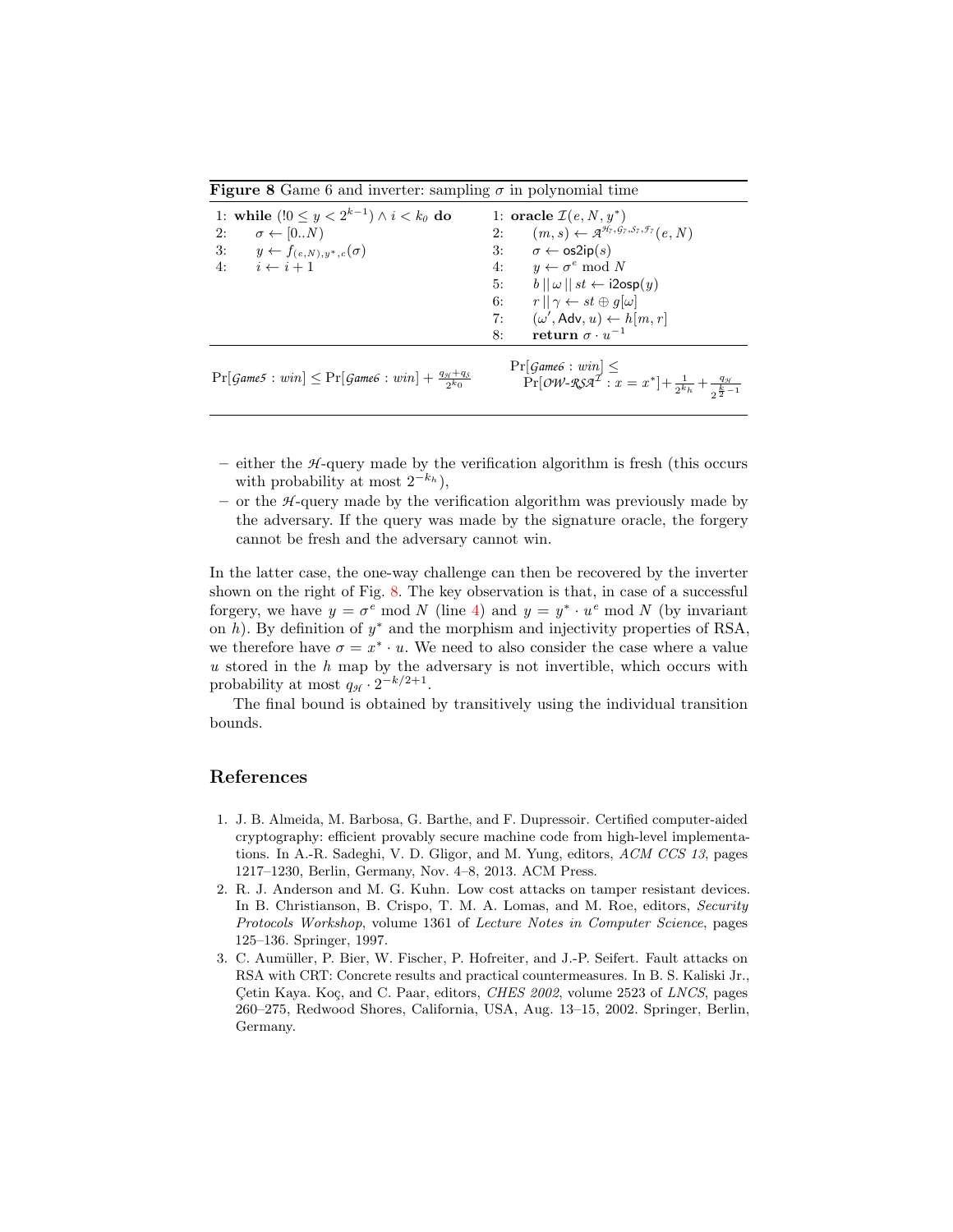- <span id="page-15-18"></span>4. G. Barthe, F. Dupressoir, P.-A. Fouque, B. Grégoire, M. Tibouchi, and J.-C. Zapalowicz. Making RSA-PSS provably secure against non-random faults. Cryptology ePrint Archive, Report 2014/252, 2014. <http://eprint.iacr.org/>.
- <span id="page-15-16"></span>5. G. Barthe, B. Grégoire, S. Heraud, and S. Z. Béguelin. Computer-aided security proofs for the working cryptographer. In P. Rogaway, editor, CRYPTO 2011, volume 6841 of LNCS, pages 71–90, Santa Barbara, CA, USA, Aug. 14–18, 2011. Springer, Berlin, Germany.
- <span id="page-15-2"></span>6. J. Blömer, M. Otto, and J.-P. Seifert. A new CRT-RSA algorithm secure against Bellcore attacks. In ACM Conference on Computer and Communications Security, pages 311–320, 2003.
- <span id="page-15-0"></span>7. D. Boneh, R. A. DeMillo, and R. J. Lipton. On the importance of eliminating errors in cryptographic computations. Journal of Cryptology, 14(2):101–119, 2001.
- <span id="page-15-13"></span>8. A. Boscher, H. Handschuh, and E. Trichina. Fault resistant RSA signatures: Chinese remaindering in both directions. IACR Cryptology ePrint Archive, 2010:38, 2010.
- <span id="page-15-1"></span>9. E. Brier, D. Naccache, P. Q. Nguyen, and M. Tibouchi. Modulus fault attacks against RSA-CRT signatures. In CHES, pages 192–206, 2011.
- <span id="page-15-12"></span>10. R. Canetti and S. Goldwasser. An efficient threshold public key cryptosystem secure against adaptive chosen ciphertext attack. In J. Stern, editor, EUROCRYPT'99, volume 1592 of LNCS, pages 90–106, Prague, Czech Republic, May 2–6, 1999. Springer, Berlin, Germany.
- <span id="page-15-15"></span>11. M. Christofi, B. Chetali, L. Goubin, and D. Vigilant. Formal verification of a CRT-RSA implementation against fault attacks. J. Cryptographic Engineering, 3(3):157–167, 2013.
- <span id="page-15-3"></span>12. M. Ciet and M. Joye. Practical fault countermeasures for Chinese remaindering based cryptosystems. In L. Breveglieri and I. Koren, editors, FDTC, pages 124–131, 2005.
- <span id="page-15-4"></span>13. J.-S. Coron, C. Giraud, N. Morin, G. Piret, and D. Vigilant. Fault attacks and countermeasures on Vigilant's RSA-CRT algorithm. In FDTC, pages 89–96, 2010.
- <span id="page-15-7"></span>14. J.-S. Coron, A. Joux, I. Kizhvatov, D. Naccache, and P. Paillier. Fault attacks on RSA signatures with partially unknown messages. In CHES, pages 444–456, 2009.
- <span id="page-15-9"></span>15. J.-S. Coron and A. Mandal. PSS is secure against random fault attacks. In M. Matsui, editor, ASIACRYPT 2009, volume 5912 of LNCS, pages 653–666, Tokyo, Japan, Dec. 6–10, 2009. Springer, Berlin, Germany.
- <span id="page-15-14"></span>16. J.-S. Coron and A. Mandal. PSS is secure against random fault attacks. In ASIACRYPT, pages 653–666, 2009.
- <span id="page-15-8"></span>17. J.-S. Coron, D. Naccache, and M. Tibouchi. Fault attacks against EMV signatures. In CT-RSA, pages 208–220, 2010.
- <span id="page-15-10"></span>18. P.-A. Fouque, N. Guillermin, D. Leresteux, M. Tibouchi, and J.-C. Zapalowicz. Attacking RSA-CRT signatures with faults on Montgomery multiplication. J. Cryptographic Engineering, 3(1):59–72, 2013.
- <span id="page-15-5"></span>19. C. Giraud. An RSA implementation resistant to fault attacks and to simple power analysis. IEEE Trans. Computers, 55(9):1116–1120, 2006.
- <span id="page-15-6"></span>20. D.-P. Le, M. Rivain, and C. H. Tan. On double exponentiation for securing RSA against fault analysis. In J. Benaloh, editor, CT-RSA 2014, volume 8366 of LNCS, pages 152–168, San Francisco, CA, USA, Feb. 25–28, 2014. Springer, Berlin, Germany.
- <span id="page-15-17"></span>21. H. L. Montgomery. Topics in multiplicative number theory. Springer-Verlag, 1971.
- <span id="page-15-11"></span>22. P. L. Montgomery. Modular multiplication without trial division. Mathematics of Computation, 44:519–521, 1985.